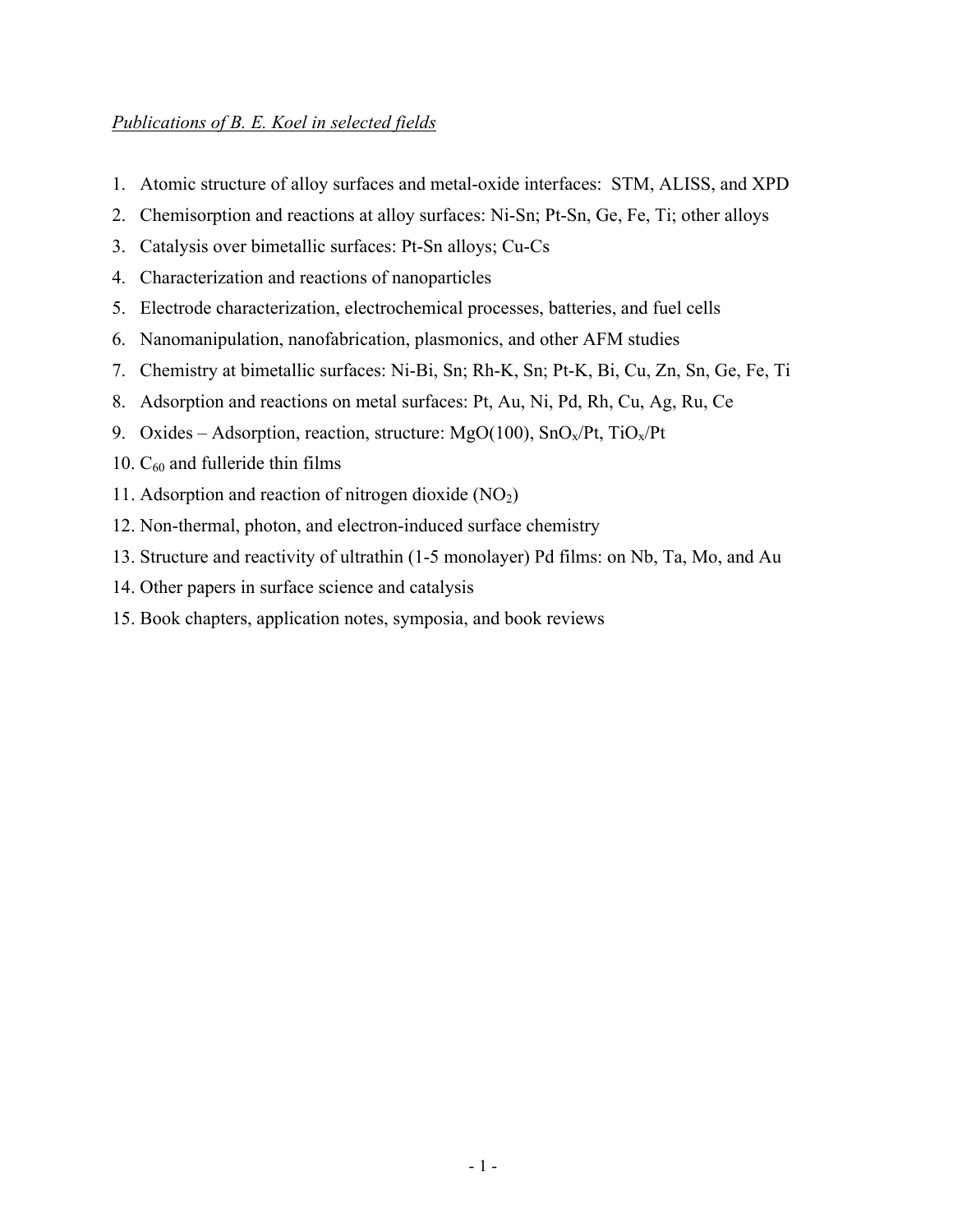### *1. Atomic structure of alloy surfaces and metal-oxide interfaces: STM, ALISS, XPD*

- 240. "Formation of Ge-Pt layer compound on Pt(100)", T. Matsumoto, C.-S. Ho, and B. E. Koel, *J. Amer. Chem. Soc.*, submitted.
- 235. "Ge overlayer and surface alloy on Pt(100) studied via alkali ion scattering spectroscopy, xray photoelectron spectroscopy, and x-ray photoelectron diffraction", T. Matsumoto, C.-S. Ho, M. Batzill, and B. E. Koel, *Phys. Rev. B*, submitted.
- 232. "STM and LEED observations of a  $c(2 \times 2)$  Ge overlayer on Pt(100)", T. Matsumoto, M. Batzill, and B. E. Koel, *Surface Sci.,* **603**, 2252-22 (2009).
- 231. "Formation and Structure of a  $(\sqrt{19}x\sqrt{19})R23.4^{\circ}$ -Ge/Pt(111) Surface Alloy", C.-S. Ho, S. Banerjee, M. Batzill, D. E. Beck, and B. E. Koel, *Surface Sci.*, **603**, 1161-1167 (2009).
- 206. "Fundamental studies of titanium oxide-Pt(100) interfaces II. Influence of oxidation and reduction reactions on the surface structure of  $TiO<sub>x</sub>$  films on Pt(100)", T. Matsumoto, M. Batzill, S. Hsieh, and B. E. Koel, *Surface Sci.,* **572**, 146-161 (2004).
- 205. "Fundamental studies of titanium oxide-Pt(100) interfaces I. Stable high temperature structures formed by annealing  $TiO_x$  films on Pt(100)", T. Matsumoto, M. Batzill, S. Hsieh, and B. E. Koel, *Surface Sci.,* **572**, 127-145 (2004).
- 202. "Epitaxial growth of tin-oxide on Pt(111): Structure and properties of wetting layers and SnO<sub>2</sub>-crystallites", M. Batzill, J. Kim, D. E. Beck, and B. E. Koel<sup>, *Phys. Rev. B*, **69**,</sup> 165403-11 (2004).
- 201. "Metastable surface structures of the bimetallic Sn/Pt(100) system", M. Batzill, D. Beck, and B. E. Koel, *Surface Sci*., **558,** 35-48 (2004).
- 200. "Suppressed surface alloying for a bulk-miscible system: Ge on Pt(100)", M. Batzill, T. Matsumoto, C.-S. Ho, and B. E. Koel, *Phys. Rev. B,* **69,** 113401-4 (2004).
- 198. "Alloy formation and CO adsorption on bimetallic Ca/Pd(111) surfaces", D. I. Jerdev, B. E. Koel, and R. Prins, *J. Phys. Chem. B*, **108 (38)**, 14417-27 (2004).
- 196. "Thermal stability of ultrathin titanium films on a Pt(111) substrate", S. Hsieh, T. Matsumoto, and B. E. Koel, *Thin Solid Films*, **466**, 123-127 (2004).
- 195. "Silver on Pt(100)-Room Temperature Growth and High Temperature Alloying," M. Batzill and B. E. Koel, *Surface Sci.*, **553**, 50-60 (2004).
- 192. "Structural and chemical properties of a  $c(2\times2)$ -Ti/Pt(100) second-layer alloy a probe of strong ligand effects on surface Pt atoms", S. Hsieh, T. Matsumoto, M. Batzill, and B. E. Koel, *Phys. Rev. B*, **68**, 205417-1-11 (2003).
- 186. "Silver on Pt(100): Alloying vs. surface reconstruction two competing mechanisms to reduce surface stress", M. Batzill and B. E. Koel, *Europhys. Lett.*, **64**, 70-76 (2003).
- 183. "Fe Deposition on Pt(111): A Route to Fe-Containing Pt-Fe Alloy Surfaces", D. I. Jerdev and B. E. Koel, *Surface Sci.*, 513, L391-L396 (2002).
- 180. "UHV instrument that combines variable-temperature STM with FT-IRAS for studies of chemical reactions at surfaces," D. Beck, M. Batzill, C. Baur, J. Kim and B. E. Koel, *Rev. Sci. Instr.*, **73**,1267-72, (2002).
- 176. "Deposition of Silver on the Pt(100)-hex surface: Kinetic control of alloy formation and composition by surface reconstruction," M. Batzill and B. E. Koel, *Surface Sci.*, 498 (1-2) L85-90 (2002).
- 172. "Structure of Monolayer Tin Oxide Films on Pt(111) Formed Using  $NO<sub>2</sub>$  as an Efficient Oxidant ", M. Batzill, D. Beck, D. Jerdev, B. E. Koel, *Phys. Rev. B*, **64**, 245402/1-10  $(2001)$ .
- 160. "Tin-Oxide Overlayer Formation by Oxidation of Sn/Pt(111) Surface Alloys", M. Batzill, D. E. Beck, D. Jerdev, and B. E. Koel, *J. Vac. Sci. Technol.* A, **19,** 1953-58 (2001).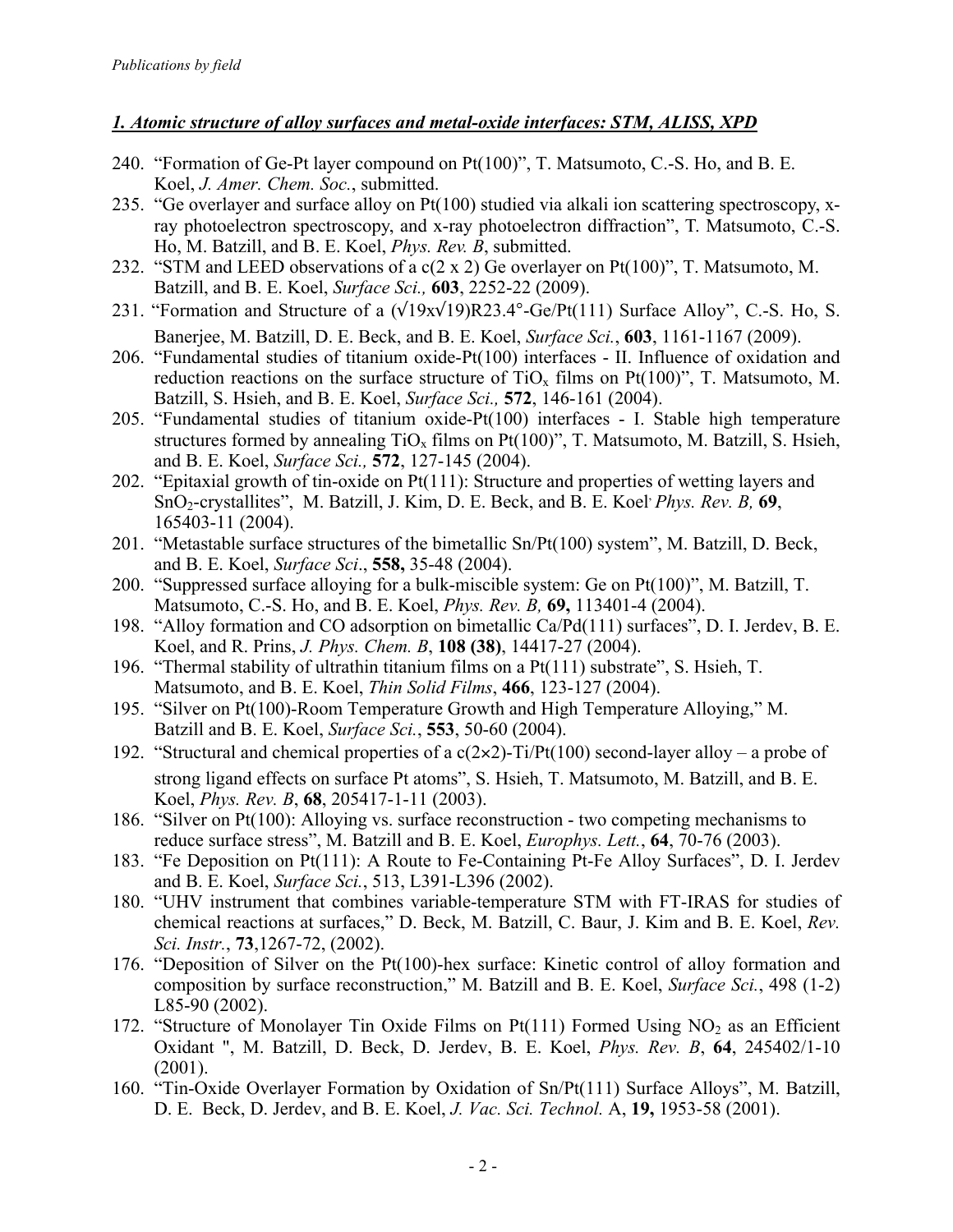- 159. "Self-Organized Molecular-Sized, Hexagonally Ordered  $SnO<sub>x</sub>$  Nanodot Superlattices on Pt(111)", M. Batzill, D. E. Beck, and B. E. Koel, *Appl. Phys. Lett.*, **78**, 2766-68 (2001).
- 115. "Probing the Structures of Bimetallic Sn/Rh(111) Surfaces: Alkali Ion Scattering and Xray Photoelectron Diffraction Studies", Y. Li, M. R. Voss, N. Swami, Y.-L. Tsai, and B. E. Koel, *Phys. Rev. B*, 56, 15982-94 (1997).
- 105. "Structural Studies of Sn/Pt(100) Surfaces: Conditions for Alloy Formation", Y. Li and B. E. Koel, *Surface Sci.*, 330, 193-206 (1995).
- 101. "Surface Alloy Formation and the Structure of c(2x2)-Sn/Ni(100) Determined by Low Energy Alkali Ion Scattering", Y. D. Li, L. Q. Jiang, and B. E. Koel, *Phys. Rev. B*, 49, 2813-2820 (1994).
- 70. "Structure of Metal Overlayers by Low Energy Alkali Ion Scattering: Cu/Ru (0001) and Sn/Pt (111)", S. H. Overbury, D. R. Mullins, M. T. Paffett, and B. E. Koel, in The Structure of Surfaces III, Springer Series in Surface Sciences, Vol. 24, M. A. Van Hove, K. Takayanagi, and X. D. Xie (Eds.), (Springer-Verlag, Heidelberg, 1991), pp. 323-327.
- 68. "Surface Structural Determination of Sn Deposited on Pt(111) by Low Energy Alkali Ion Scattering", S. H. Overbury, D. R. Mullins, M. T. Paffett, and B. E. Koel, *Surface Sci.*, 254, 45-57 (1991).
- 67. "A Multitechnique Surface Science Examination of Sn Deposition on Pt(100)", M. T. Paffett, A. D. Logan, R. J. Simonson, and B. E. Koel, *Surface Sci.*, 250, 123-138 (1991).

## *2. Chemisorption and reactions at alloy surfaces: Ni-Sn; Pt-Sn, Ge, Fe, Ti; other alloys*

## *Ni-Sn*

104. "Influence of Alloyed Sn Atoms on the Chemisorption Properties of Ni(111) as Probed by RAIRS and TPD Studies of CO Adsorption", C. Xu and B. E. Koel, *Surface Sci.*, **327**, 38- 46 (1995).

# *Pt-Sn*

- 237. "Probing selectivity over Pt-Sn catalysts in reactions of *n*-C<sub>6</sub> hydrocarbons: Adsorption and reactivity of *n*-hexane, 1-hexene, and 1,5-hexadiene on Pt(111) and Sn/Pt(111) surface alloys", H. Zhao and B. E. Koel, *J. Phys. Chem. C*, submitted.
- 229. "An IRAS study of CO bonding on Sn/Pt(111) surface alloys at maximal pressures of 10 Torr", A. Hightower, M. D. Perez, and B. E. Koel", *Surface Sci.,* **603**, 455-461 (2009).
- 211. "Hydrogenation of 1,3-butadiene on two ordered Sn/Pt(111) surface alloys", H. Zhao and B. E. Koel, *J. Catal.*, **234**, 24-32 (2005).
- 210. "Reactivity of Ethyl Groups on a Sn/Pt(111) Surface Alloy", H. Zhao and B. E. Koel, *Catal. Lett.,* **99**, 27-32 (2005).
- 209. "Influence of coadsorbed hydrogen on ethylene adsorption and reaction on a  $(\sqrt{3} \times \sqrt{3})R30^\circ$ -Sn/Pt(111) surface alloy", H. Zhao and B. E. Koel, *Langmuir*, **21**(3), 971-975 (2005).
- 208. "Adsorption and reaction of bicyclic hydrocarbons at Pt(111) and Sn/Pt(111) surface alloys: trans-decahydronaphthalene  $(C_{10}H_{18})$  and bicyclohexane  $(C_{12}H_{22})$ ", H. Zhao and B. E. Koel, *Surface Sci.,* **573**, 413-425 (2004).
- 207. "Adsorption and reaction of 1,3-butadiene on Pt(111) and Sn/Pt(111) surface alloys", H. Zhao and B. E. Koel, *Surface Sci.,* **572**, 261-268 (2004).
- 203. "Adsorption and reaction of NO<sub>2</sub> on a  $(\sqrt{3} \times \sqrt{3})R30^\circ$  Sn/Pt(111) surface alloy", M. R. Voss, H. Zhao, and B. E. Koel, *Surface Sci.*, **560**, 235-245 (2004).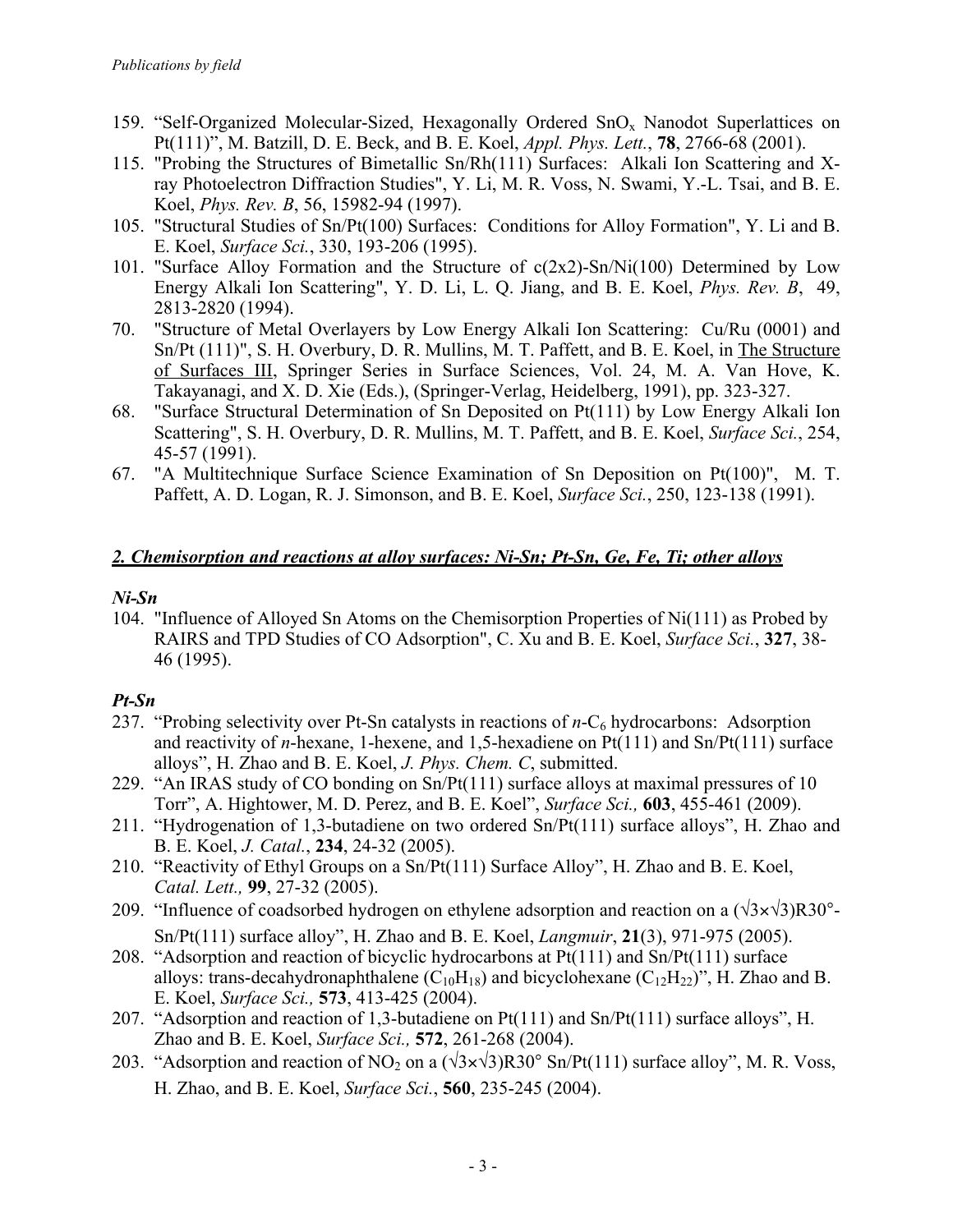- 194. "Probing the Chemistry of CH3I on Pt-Sn Alloys", C. Panja, E. C. Samano, N. Saliba, H. He, and B. E. Koel, *Surface Sci.*, **553**, 39-49 (2004).
- 191. "Adsorption and reaction of acetaldehyde on Pt(111) and Sn/Pt(111) surface alloys", H. Zhao, J. Kim and B. E. Koel, *Surface Sci.*, **538**, 147-159 (2003).
- 171. "Oxidation of Ordered Pt-Sn Surface Alloys by O2", D. Jerdev and B. E. Koel, *Surface Sci*., **492**,106-114 (2001).
- 165. "Adsorption and Reaction of Gaseous H (D) Atoms with D (H) Adatoms on Pt(111) and Sn/Pt(111) Surface Alloys", H. Busse, M. R. Voss, D. Jerdev, B. E. Koel, *Surface Sci.*, **490,**  133-143 (2001).
- 157. "Acetylene Chemisorption on Sn/Pt(100) Alloys", C. Panja, N. Saliba, and B. E. Koel, *J. Phys. Chem*. *B*, **105**, 3786-3796 (2001).
- 155. "Electronic Contrast in Scanning Tunneling Microscopy of Sn/Pt(111) Surface Alloys", M. Batzill, D. E. Beck, and B. E. Koel, *Surface Sci.*, **466**, L821-L826 (2000).
- 154. "Coking Resistance of Pt-Sn alloys Probed by Acetylene Chemisorption", C. Panja, N. Saliba, and B. E. Koel, *Catal. Lett.*, **68**, 175-180 (2000).
- 151. "Influence of Alloyed Sn on Adsorption and Reaction of NO on Pt(100) Surfaces ", C. Panja and B. E. Koel, *J. Phys. Chem.,* **104**, 2486-2497(2000). (Invited Paper)
- 144. "Control of the Growth of Ordered  $C_{60}$  Films by Chemical Modification of Pt(111) Surfaces", H. He, N. Swami, and B.E. Koel, *Thin Solid Films*, 348, 30-37 (1999).
- 141. "Oxidation of Ordered Sn/Pt(111) Surface Alloys and Thermal Stability of the Oxides Formed", N. A. Saliba, Y.-L. Tsai and B. E. Koel, *J. Phys. Chem.*, B 103, 1532-1541 (1999).
- 140. "Ordering and Stabilization of C<sub>60</sub> Films on the  $(\sqrt{3} \times \sqrt{3})R30^\circ$  Sn/Pt(111) Surface Alloy", N. Swami, H. He and B. E. Koel, *Surface Sci.*, 425, 141-151 (1999).
- 136. "Probing the Influence of Alloyed Sn on Pt(100) Surface Chemistry by CO Chemisorption", C. Panja and B.E. Koel, *Israel J. Chem.,* 38, 365-374 (1998).
- 134. "Adsorption of Thermal D Atoms on Sn/Pt(111) Surface Alloys", M. R. Voss, H. Busse, and B.E. Koel, *Surface Sci.*, 414, 330-340 (1998).
- 130. "Deuterium Dissociation on Ordered Sn/Pt(111) Surface Alloys", P. Samson, A. Nesbitt, B. E. Koel, and A. Hodgson, *J. Chem. Phys.*, 109, 3255-64 (1998).
- 122. "A temperature programmed desorption study of the Reaction of Methylacetylene on Pt(111) and Sn/Pt(111) Surface Alloys", J. W. Peck, D. I. Mahon and B. E. Koel, *Surface Sci.*, **410**, 200-213 (1998).
- 120. "Reactivity of Pt and Pt-Sn Alloy Surfaces Probed by Activation of C5-C8 Cycloalkanes via Electron Induced Dissociation (EID) of Multilayers", Y. - L. Tsai and B. E. Koel, *Langmuir*, 14, 1290-1300 (1998).
- 119. "TPD Study of the Adsorption and Reaction of Nitromethane and Methyl Nitrite on Ordered Pt-Sn Surface Alloys", J. W. Peck, D. I. Mahon, D. E. Beck, and B. E. Koel, *Surface Sci.*, 410, 170-188 (1998).
- 118. "Adsorption of Methanol, Ethanol and Water on Well Characterized Pt-Sn Surface Alloys", C. Panja, N. Saliba, and B. E. Koel, *Surface Sci.*, 395, 248-259 (1998).
- 117. "Methyl Nitrite Adsorption as a Novel Route to the Surface Methoxy Intermediate ", J. W. Peck, D. Beck, D. Mahon, C. Panja, N. Saliba, and B. E. Koel, *J. Phys. Chem.*, 102, 3321- 3323 (1998).
- 111. "Temperature Programmed Desorption Investigation of the Adsorption and Reaction of Butene Isomers on Pt(111) and Ordered Pt-Sn Surface Alloys", Y.-L. Tsai and B.E. Koel, *J. Phys. Chem.*, B101, 2895-2906 (1997).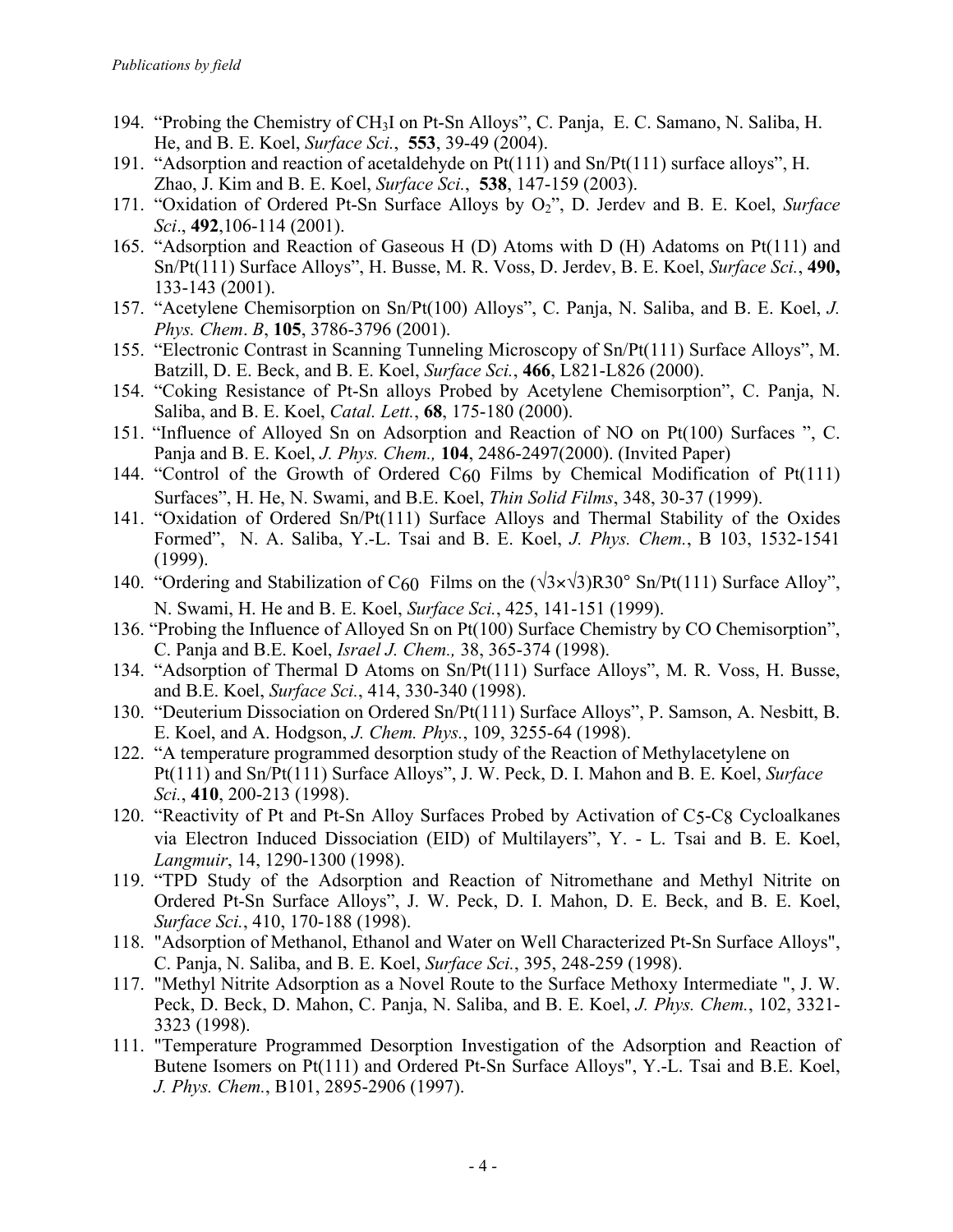- 110. "Chemisorption of Ethylene, Propylene, and Isobutylene on Ordered Sn/Pt(111) Surface Alloys", Y.-L. Tsai, C. Xu and B.E. Koel, *Surface Sci.*, 385, 37-59 (1997).
- 108. "Selective Dehydrogenation of 1,3-Cyclohexadiene on Ordered Sn/Pt(111) Surface Alloys", J. W. Peck and B.E. Koel, *J. Amer. Chem. Soc.*, 118, 2708-2717 (1996).
- 100. "A LEED, TPD, and HREELS Investigation of NO Adsorption on Sn/Pt(111) Surface Alloys", C. Xu and B. E. Koel, *Surface Sci.*, 310, 198-208 (1994).
- 99. "Probing the Modifier Precursor State: Adsorption of CO on Sn/Pt(111) Surface Alloys", C. Xu and B. E. Koel, *Surface Sci.*, 304, L505-L511 (1994).
- 98. "Dehydrogenation of Cyclohexene on Ordered Sn/Pt(111) Surface Alloys", C. Xu and B. E. Koel, *Surface Sci.*, 304, 249-266 (1994).
- 97. "Adsorption of Cyclohexane and Benzene on Ordered Sn/Pt(111) Surface Alloys", C. Xu, Y.-L. Tsai, and B. E. Koel, *J. Phys. Chem.*, 98, 585-593 (1994).
- 96. "Adsorption and Desorption Behavior of *n*-Butane and Isobutane on Pt(111) and Sn/Pt(111) Surface Alloys", C. Xu, B. E. Koel, and M. T. Paffett, *Langmuir*, 10, 166-171 (1994).
- 85. "A New Catalysis for Benzene Production from Acetylene under UHV Conditions: Sn/Pt(111) Surface Alloys", C. Xu, J. W. Peck, and B. E. Koel, *J. Amer. Chem. Soc.*, 115, 751-755 (1993).
- 60. "Chemisorption of CO, H2, and O2 on Ordered Sn/Pt(111) Surface Alloys", M. T. Paffett, S. C. Gebhard, R. G. Windham, and B. E. Koel, *J. Phys. Chem.*, 94, 6831-6839 (1990).
- 48. "Chemisorption of Ethylene on Ordered Sn/Pt(111) Surface Alloys", S. C. Gebhard, R. G. Windham, B. E. Koel, and M. T. Paffett, *Surface Sci.*, 223, 449-464 (1989).

## *Pt-Ti*

- 227. "Real-time scanning tunneling microscopy observations of the oxidation of a Ti/Pt(111)-  $(2 \times 2)$  surface alloy using  $O_2$  and  $NO_2$ ", S. Hsieh, G. F. Liu, and B. E. Koel, *J. Vac. Sci. Technol.*, A **26**, 1336-1342 (2008).
- 192. "Structural and chemical properties of a  $c(2\times2)$ -Ti/Pt(100) second-layer alloy a probe of strong ligand effects on surface Pt atoms", S. Hsieh, T. Matsumoto, M. Batzill, and B. E. Koel, *Phys. Rev. B*, **68**, 205417-1-11 (2003).

## *Other alloys*

234. Probing the Chemistry of the Engel-Brewer Intermetallic Compound HfIr<sub>3</sub> with H<sub>2</sub>, CO and Methylcyclohexane, *Applied Surface Sci.*, submitted.

## *3. Catalysis over bimetallic surfaces: Pt-Sn alloys; Cu-Cs*

## *Pt-Sn alloys*

- 211. "Hydrogenation of 1,3-butadiene on two ordered Sn/Pt(111) surface alloys", H. Zhao and B. E. Koel, *J. Catal.*, **234**, 24-32 (2005).
- 193. "Hydrogenation of Cyclohexanone on Pt-Sn Surface Alloys," A. Olivas, D. Jerdev, and B. E. Koel, *J. Catal*., **222**, 285-292 (2004).
- 178. "Hydrogenation of Crotonaldehyde over Sn/Pt(111) Alloy Model Catalysts," D. Jerdev, A. Olivas, and B. E. Koel, *J. Catal.*, 205, 278-288 (2002).

*Cu-Cs*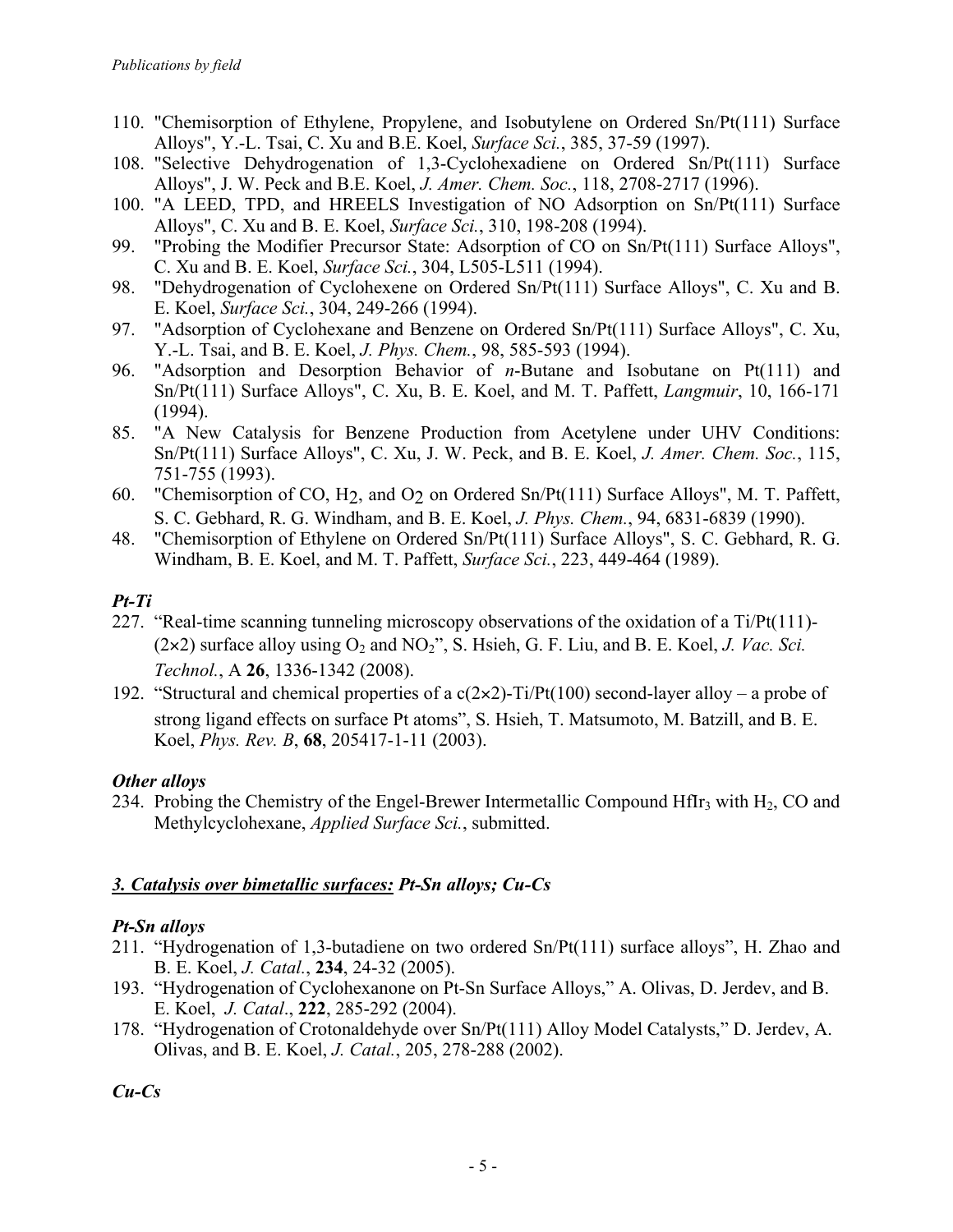33. "A Model Study of Alkali Promotion of Water-Gas Shift Catalysts: Cs/Cu(111)", C. T. Campbell and B. E. Koel, *Surface Sci.*, 186, 393-411 (1987).

### *4. Characterization and reactions of nanoparticles*

- 238. "Simultaneous Oxidation and Reduction of Arsenic by Zero-Valent Iron Nanoparticles: Understanding the Significance of the Composite Structure", M. A. Ramos, W. Yan, X.-Q. Li, B. E. Koel, and W.-X. Zhang, *J. Phys. Chem. C*, submitted.
- 226. "Determination of the Oxide Layer Thickness in Core-Shell Zero-Valent Iron Nanoparticles", J. Martin, A. Herzing, W. Yan, X. Li, B. Koel, C. Kiely, and W. Zhang, *Langmuir*, **24**, 4329-4334 (2008).
- 222. "Investigation of the Thermal Stability of 2-D Patterns of Au Nanoparticles", T.-Y. Shih, A. A. G. Requicha, M. E. Thompson, and B. E. Koel, *J. Nanosci. Nanotechnol.*, **7**, 2863- 2869 (2007).

#### *5. Electrode characterization, electrochemical processes, batteries, and fuel cells*

- 239. "Improving Electrocatalysts for  $O_2$  Reduction by Fine-tuning the Pt-support Interaction: Pt Monolayer on the Surfaces of a Pd<sub>3</sub>Fe(111) Single-Crystal Alloy", W.-P. Zhou, X. Yang, M. Vukmirovic, B. E. Koel, J. Jiao, G. Peng, M. Mavrikakis, and R. Adzic, *J. Amer. Chem. Soc.*, submitted.
- 228. "A Study of Iodine Adlayers on Polycrystalline Gold Electrodes by in-situ Electrochemical Rutherford Backscattering (ECRBS)", A. Hightower, B. E. Koel, and T. Felter, *Electrochimica Acta*, **54**, 1777-1783 (2009).
- 221. "Investigation of ruthenium dissolution in advanced membrane electrode assemblies for direct methanol based fuel cell stacks," T. I. Valdez, S. Firdosy, B. E. Koel, and S. R. Narayanan, *ECS Transactions*, **1**(6, *Proton Exchange Membrane Fuel Cells V, in Honor of Supramaniam Srinivasan*), 293-303 (2006).
- 214. "Demonstration of an In-situ Electrochemical RBS System to Study Electrode-Electrolyte Interfaces", A. Hightower, B. E. Koel, and T. Felter, in *Electrode Processes VII* (From the 206th Meeting of The Electrochemical Society, Honolulu, HI, Oct. 3-8, 2004, ECS Proceedings, Vol. 2004-18) , V.I. Birss, D. Evans, M. Josowicz, and M. Osawa (Eds.), (ECS, Pennington, NJ, 2005), p. 46-54.

#### *6. Nanomanipulation, nanofabrication, plasmonics, and other AFM studies*

- 224. "VOXELS: Volume Enclosing Microstructures", R. Gagler, A. Bugacov, B. E. Koel and P. Will, *J. Micromech. Microeng.*, **18,** 055025-30, (2008).
- 213. "Fabrication of Polystyrene Latex Nanostructures by Nanomanipulation and Thermal Processing," E. Harel, S. E. Meltzer, A. A. G. Requicha, M. E. Thompson, and B. E. Koel, *Nano Lett.*, **5**, 2624-2629 (2005).
- 190. "Local detection of electromagnetic energy transport below the diffraction limit in metal nanoparticle plasmon waveguides," S. A. Maier, P. G. Kik, H. A. Atwater, S. Meltzer, E. Harel, B. E. Koel, and A. A. G. Requicha, *Nature Materials*, **2**, 229-232 (2003). (Cover article)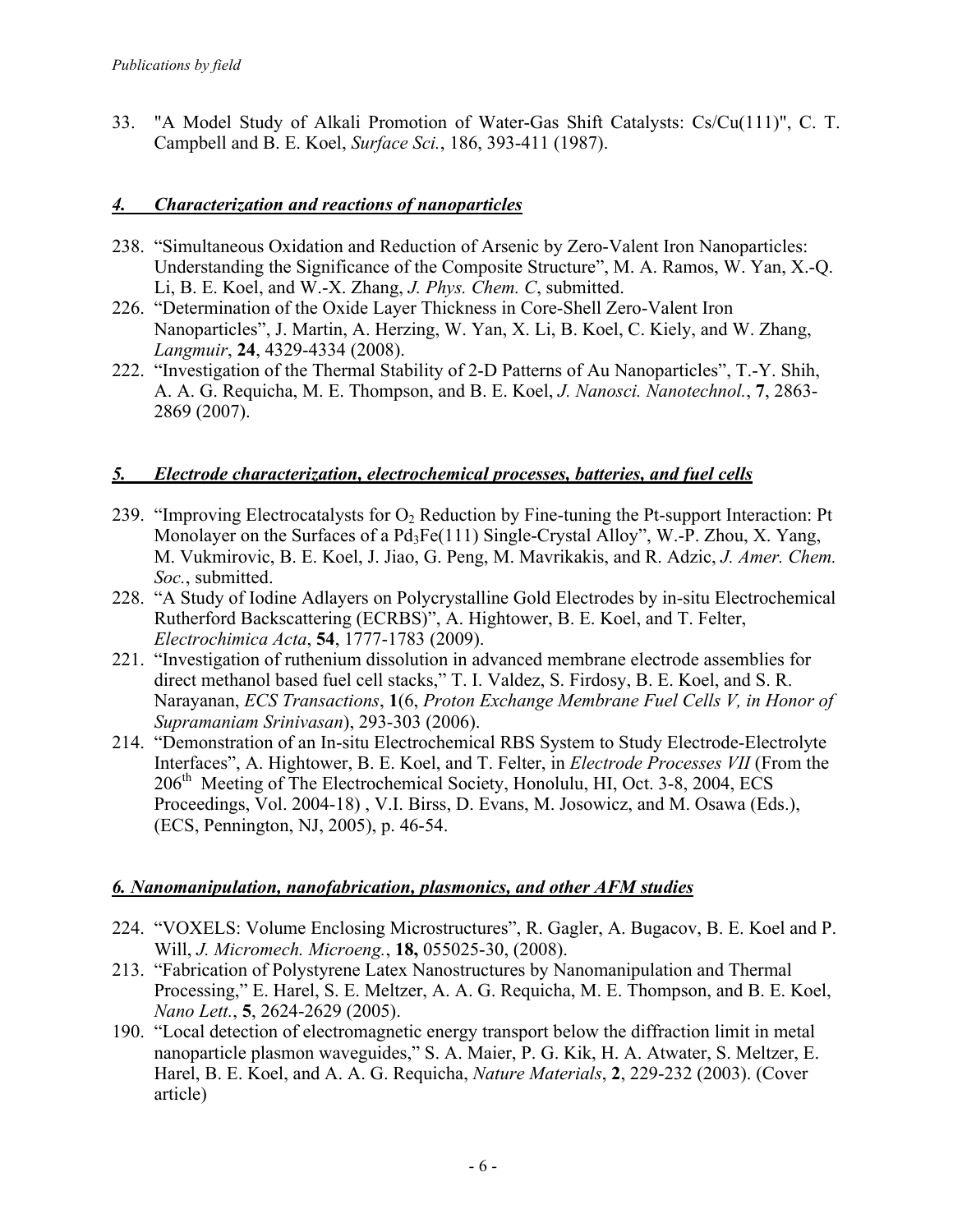- 187. "Energy transport in metal nanoparticle plasmon waveguides," S. A. Maier, P. G. Kik, L. Sweatlock, H. A. Atwater, J. J. Penninkhof, A. Polman, S. Meltzer, E. Harel, A. A. G. Requicha ,and B. E. Koel, *MRS Proc.,* **777***(Nanostructuring Materials with Energetic Beams),* 129-140 (2003)*.*
- 182. "Observation of coupled plasmon-polariton modes of plasmon waveguides for electromagnetic energy transport below the diffraction limit," S. A. Maier, P. G. Kik, H. A. Atwater, S. Meltzer, A. A. G. Requicha, and B. E. Koel, *Proceedings of SPIE*, 4810 (2002).
- 177. "Imaging and Manipulation of Gold Nanorods with an Atomic Force Microscope," S. Hsieh, S. Meltzer, C. R. Wang, A. A. G. Requicha, M. E. Thompson, and B. E. Koel, *J. Phys. Chem. B*; **106**, 231-234 (2002).
- 175. "Observation of Coupled Plasmon-Polariton Modes of Plasmon Waveguides for Electromagnetic Energy Transport Below the Diffraction Limit", S. A. Maier, P. G. Kik, M. L. Brongersma, H. A. Atwater, S. Meltzer, A. A.G. Requicha, and B. E. Koel, *MRS Proceedings,* **722**, L62 (2001).
- 174. "Plasmonics A Route to Nanoscale Optical Devices", S. A. Maier, M. L. Brongersma , P. G. Kik, S. Meltzer, A. A. G. Requicha, B. E. Koel, H. A. Atwater, *Adv. Mater.*, **13**, 1501- 1505 (2001). [Erratum published in *Adv. Mater.*, **15**, 562 (2003) concerns the correct author list.]
- 173. "Manipulation of Nanoscale Components with the AFM: Principles and Applications", A. A. G. Requicha, S. Meltzer, F. P. Teran Arce, J. H. Makaliwe, H. Siken, S. Hsieh, D. Lewis, B. E. Koel, and M. E. Thompson, in: *Proceedings of the 2001 1st IEEE Conference on Nanotechnology*. IEEE-NANO 2001 (Cat. No.01EX516); Piscataway, NJ, USA: IEEE, xxvii+571, p. 81-6 (2001).
- 167. "Immobilizing Au Nanoparticles on SiO<sub>2</sub> Surfaces using ODS Monolayers", R. Resch, S. Meltzer, T. Vallant, H. Hoffmann, B. E. Koel, A. Madhukar, A. A. G. Requicha, and P. Will, *Langmuir*, 17, 5666-70 (2001).
- 161. "Layered nanoassembly of three-dimensional structures", A. A. G. Requicha, S. Meltzer, R. Resch, D. Lewis, B. E. Koel, and M. E. Thompson, in: *Proceedings 2001 ICRA*. IEEE International Conference on Robotics and Automation (Cat. No.01CH37164); Piscataway, NJ, USA : IEEE, 4 vol. xlix+4261, vol. 4, p. 3408-11 (2001).
- 158. "Fabrication of Nanostructures by Hydroxylamine-Seeding of Gold Nanoparticle Templates", S. Meltzer, R. Resch, B. E. Koel, M. E. Thompson, A. Madhukar, A. A. G. Requicha, and Peter Will, *Langmuir*, 17, 1713-18 (2001).
- 152. "Manipulation of gold nanoparticles in liquid environments using scanning force microscopy", R. Resch, D. Lewis, S. Meltzer, N. Montoya, B. E. Koel, A. Madhukar, A. A. G. Requicha, and P. Will, *Ultramicroscopy*, **82**, 135-139 (2000).
- 150. "Scanning Force Microscopy Study of Etch Pits Formed during Dissolution of a Barite (001) Surface in CDTA and EDTA Solutions," K.-S. Wang, R. Resch, K. Dunn, P. Shuler, Y. Tang, B. E. Koel, and T. F. Yen, *Langmuir,* **16**, 649-655 (2000).
- 149. "Towards Hierarchical Nanoassembly", A. A. G. Requicha, R. Resch, N. Montoya, B. E. Koel, A. Madhukar, and P. Will, in: *Proceedings 1999 IEEE/RSJ International Conference on Intelligent Robots and Systems*. Human and Environment Friendly Robots with High Intelligence and Emotional Quotients (Cat. No.99CH36289); Piscataway, NJ, USA : IEEE, 3 vol. xxxviii+1925, vol. **2**, p. 889-93 (1999).
- 148. "Study of the Dissolution of the Barium Sulfate (001) Surface with Hydrochloric Acid by Atomic Force Microscopy," K.-S. Wang, R. Resch, B. E. Koel, P. Shuler, Y. Tang, H. Chen and T. F. Yen, *J. Colloid and Interface Sci.*, 219, 212-215 (1999).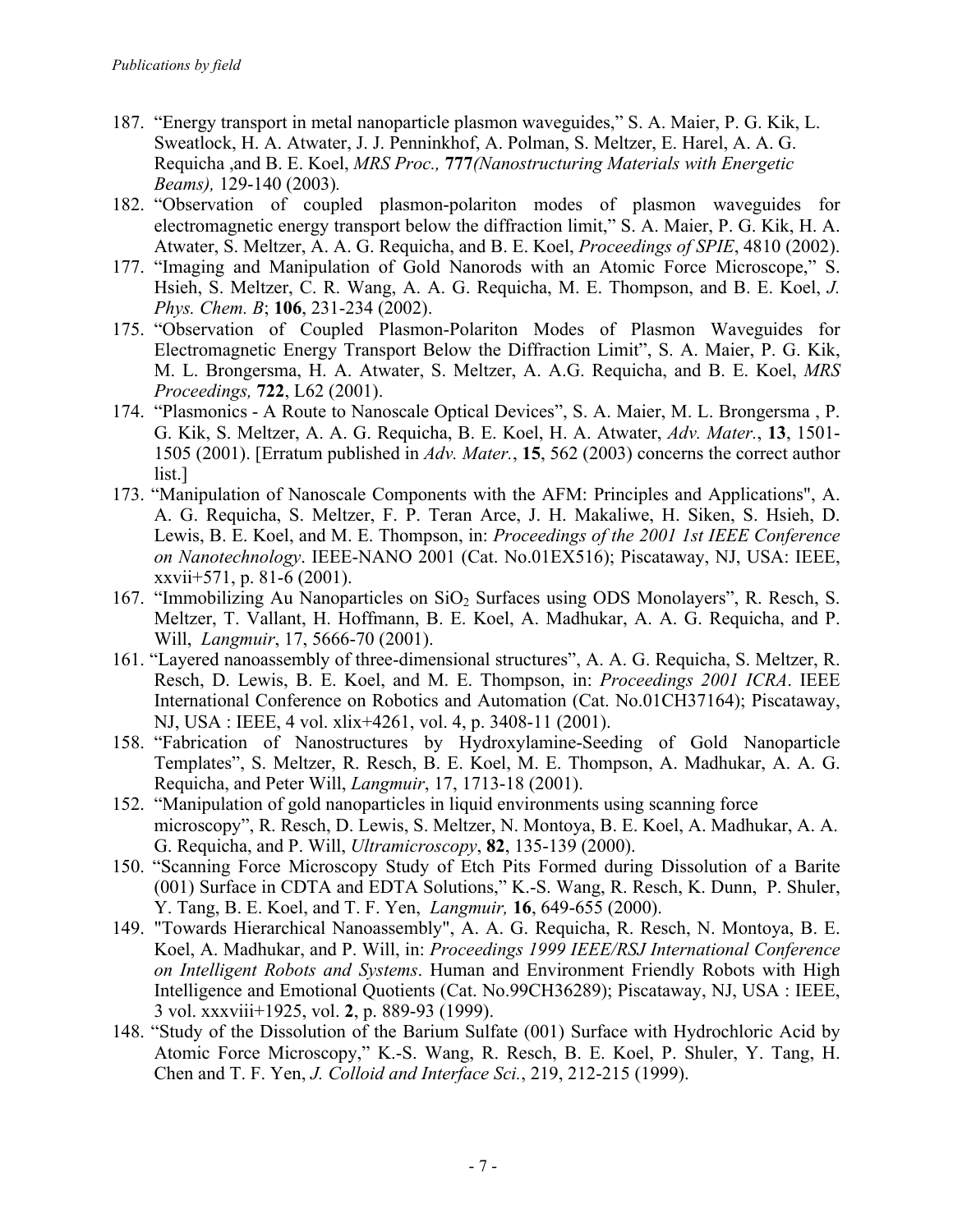- 147. "Linking and Manipulation of Gold Multi-Nanoparticle Structures using Dithiols and Scanning Force Microscopy", R. Resch, C. Baur, A. Bugacov, B. E. Koel, P. M. Echternach, A. Madhukar, N. Montoya, A. A. G. Requicha and P. Will, *J. Phys. Chem. B*, 103, 3647-3650 (1999).
- 146. "Measuring the Tip-Sample Separation by Dynamic Force Microscopy", A. Bugacov, R. Resch, C. Baur, N. Montoya, K. Woronowicz, A. Papson, B. E. Koel, A. A. G. Requicha, and P. Will, *Probe Microscopy*, 1, 345-354 (1999).
- 143. "Dissolution of the Barite (001) Surface by the Chelating Agent DTPA as Studied with Non-Contact Atomic Force Microscopy," K.-S. Wang, R. Resch, K. Dunn, P. Shuler, Y. Tang, B. E. Koel, and T. F. Yen, *Colloids and Surfaces A*, 160(3), 217-227 (1999).
- 135. "Building and Manipulating 3-D and Linked 2-D Structures of Nanoparticles Using Scanning Force Microscopy", R. Resch, C. Baur, A. Bugacov, B. E. Koel, A. Madhukar, and A. A. G. Requicha, *Langmuir*, **10**, 6613-6616 (1998). (Cover article)
- 133. "Manipulation of Nanoparticles Using Dynamic Force Microscopy: Simulations and Experiments", R. Resch, A. Bugacov, C. Baur, C. Gazen, B. E. Koel, A. Madhukar, A. A. G. Requicha, and P. Will, *Appl. Phys. A*, *Materials Science & Processing,* **67**, 265-271 (1998). (Invited)
- 131. "Nanoparticle Manipulation by Mechanical Pushing: Underlying Phenomena and Real-Time Monitoring", C. Baur, A. Bugacov, B. E. Koel, A. Madhukar, N. Montoya, T. R. Ramachandran, A. A. G. Requicha, R. Resch and P. Will, *Nanotechnology*, **9**, 360-364 (1998). (Cover article)
- 129. "Nanorobotic Assembly of Two-Dimensional Structures", A. A. G. Requicha, C. Baur, A. Bugacov, B. C. Gazen, B. E. Koel, A. Madhukar, T. R. Ramachandran, R. Resch, and P. Will, in: *Proceedings 1998 IEEE Internat'l Conf. on Robotics and Automation* (Cat. No.98 CH36146); New York, NY, USA : IEEE, 4 vol. lxv+3744, vol. 4, p. 3368-74 (1998).
- 127. "Imaging and Direct Manipulation of Nanoscale Three-Dimensional Features using the Non-Contact Atomic Force Microscope, T. R. Ramachandran, A. Madhukar, P. Chen, and B. E. Koel, *J. Vac. Sci. Technol. B*, 16*,* 1425-1429 (1998)*.*
- 125. "Direct and Controlled Manipulation of Nanometer-Sized Particles Using the Non-Contact Atomic Force Microscope", T. R. Ramachandran, C. Baur, A. Bugacov, A. Madhukar, B. E. Koel, A. A. G. Requicha, and B. C. Gazen, *Nanotechnology*, 9, 237-245 (1998).
- 109. "Robotic Nanomanipulation with an SPM in a Networked Computing Environment", C. Baur, B. C. Gazen, B. E. Koel, T. R. Ramachandran, A. A. G. Requicha and L. Zini, *4th Int'l Conf. on Nanometer-Scale Science & Technology, Beijing, P. R. China*, September 8- 12, 1996; in *J. Vac. Sci. Technol. B*, 15, 1577-1580 (1997).
- "Manipulation of gold nanoparticles in liquids using MAC Mode<sup> $M$ </sup> Atomic Force Microscopy", R. Resch, N. Montoya, B. E. Koel, A. Madhukar, A. A. G. Requicha, and P. Will, Molecular Imaging Application Notes, Molecular Imaging Corp., Phoenix, AZ (1999).

### *7. Chemisorption on bimetallic surfaces: Ni-Bi, Sn; Pt-K, Bi*

### *Ni-Bi*

- 153. "Bi Adsorption and Poisoning on Ni(100) Surfaces as Probed by CO Chemisorption", C. Panja, M. E. Jones, J. M. Heitzinger, and B. E. Koel, *J. Phys. Chem.*, **104**, 3130-3139  $(2000).$
- 57. "Temperature Programmed Desorption of Bi on Ni(100)", M. E. Jones, J. M. Heitzinger, R. J. Smith, and B. E. Koel, *J. Vac. Sci. Technol.*, A 8, 2512-2516 (1990).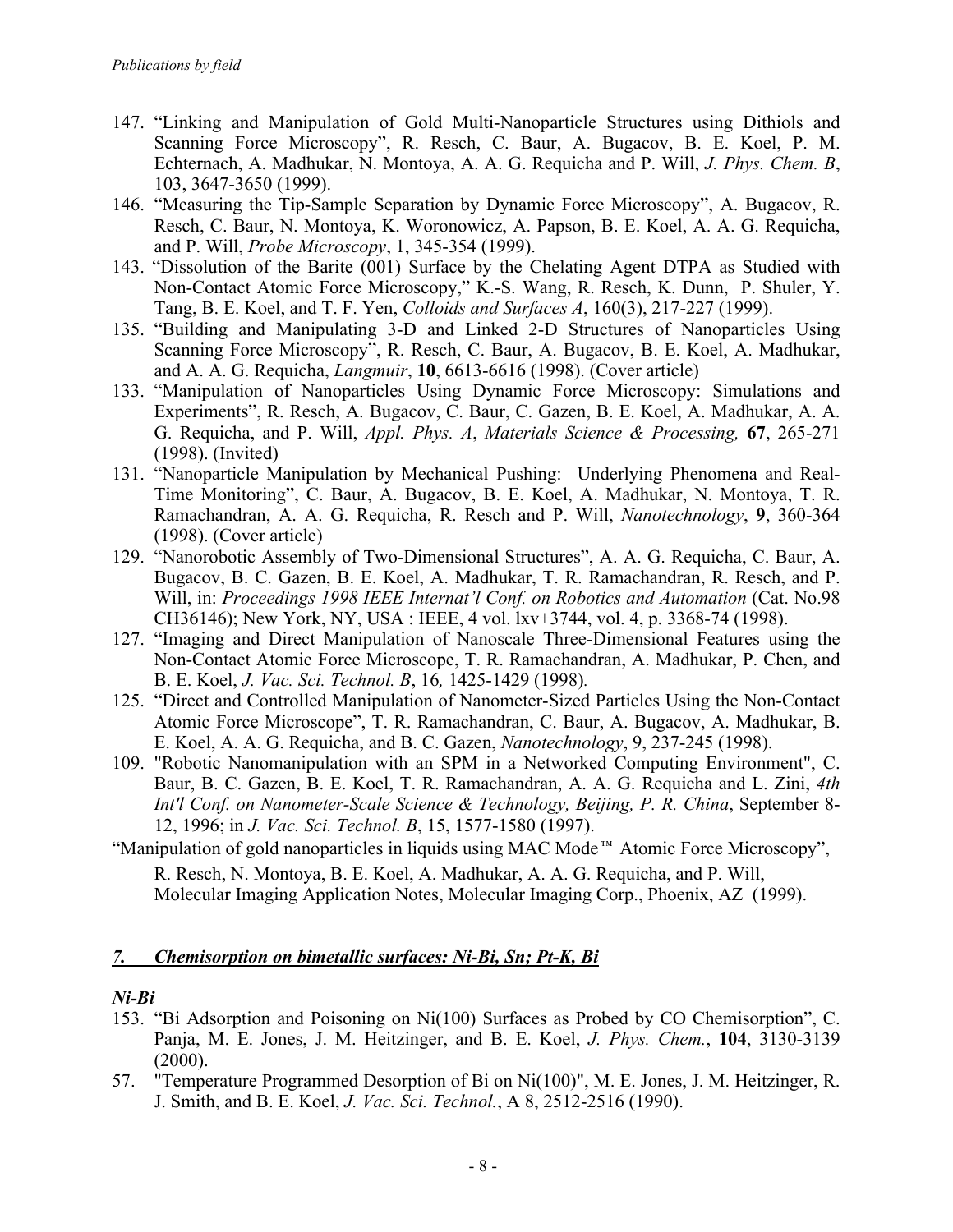## *Pt-K,Bi*

- 95. "Adsorption Kinetics on Chemically Modified or Bimetallic Surfaces", C. Xu and B. E. Koel, *J. Chem. Phys.*, 100, 664-670 (1994).
- 93. "Methylcyclohexane to Benzene Conversion over K-promoted Pt(111)", L. Q. Jiang, A. Avoyan, B. E. Koel, and J. L. Falconer, *J. Amer. Chem. Soc.*, 115, 12106-12110 (1993).
- 78. "Effects of K, O, and H Adatoms on the Adsorption Kinetics of CO on Pt(111)", L. Q. Jiang, B. E. Koel, and J. L. Falconer, *Surface Sci.*, 273, 273-284 (1992).
- 74. "Influence of Potassium on the Adsorption of H2 on Pt(111)", S. C. Gebhard and B. E. Koel, *J. Phys. Chem.*, 96, 7056-7063 (1992).
- 50. "Coadsorption of Ethylene and Potassium on Pt(111). 2. Influence of Potassium on the Decomposition of Ethylene", R. G. Windham and B. E. Koel, *J. Phys. Chem.*, 94, 1489- 1496 (1990).
- 40. "A Multitechnique Surface Analysis Study of the Adsorption of H2, CO, and O2 on Bi/Pt(111) Surfaces", M. T. Paffett, C. T. Campbell, R. G. Windham, and B. E. Koel, *Surface Sci.*, 207, 274-296 (1989).
- 38. "Coadsorption of Ethylene and Potassium on Pt(111). 1. Formation of a  $\pi$ -bonded State of Ethylene", R. G. Windham, M. E. Bartram, and B. E. Koel, *J. Phys. Chem.*, 92, 2862-2870 (1988).
- 37. "Studies of the Ensemble Size Requirements for Ethylene Adsorption and Decomposition on Pt(111): Ethylene and Bismuth Coadsorption", R. G. Windham, B. E. Koel, and M. T. Paffett, *Langmuir*, 4, 1113-1118 (1988).
- 31. "Summary Abstract: The Influence of Potassium on Ethylene Adsorption and Decomposition on Pt(111)", R. G. Windham, M. E. Bartram, and B. E. Koel, *J. Vac. Sci. Technol.*, A 5, 457-458 (1987).
- 27. "Chemical Modification of Surface Properties", B. E. Koel and R. G. Windham, in Proceedings, *Industry-University Advanced Materials Conference*, Denver, CO, J. G. Morse (Ed.), (The Metallurgical Society, Inc., Warrendale, PA, 1987), pp. 77-87.

## *8. Adsorption and reactions on metal surfaces: Pt, Au, Ni, Pd, Rh, Cu, Ag, Ru, Ce*

## *Pt*

- 236. "Site-blocking effects of preadsorbed H on Pt(111) probed by 1,3-butadiene adsorption and reaction", H. Zhao and B. E. Koel, *Surface Sci.*, submitted.
- 197. "TPD and HREELS reinvestigation of ethylene oxide adsorption on Pt(111)", J. Kim, H. Zhao, C. Panja, A. Olivas and B. E. Koel, *Surface Sci.*, **564**, 53-61 (2004).
- 181. "Evidence for Slow Oxygen-Exchange Between Multiple Adsorption Sites at High Oxygen Coverages on Pt(111)," D. I. Jerdev, J.-H. Kim, M. Batzill, and B. E. Koel, *Surface Sci.,* 498, L91-L96 (2002).
- 139. "Polymerization and Decomposition of C60 on Pt(111) Surfaces", N. Swami, H. He, and B.E. Koel, *Phys. Rev. B* , 59, 8283-91 (1999).
- 138. "Reaction of C60 with Oxygen Adatoms on Pt(111)", H. He, N. Swami, and B. E. Koel, *J. Chem. Phys.,* 110, 1173-1179 (1999).
- 137. "Oxidation of Pt(111) by Ozone (O3) Under UHV Conditions", N. A. Saliba, Y.-L. Tsai, C. Panja, and B. E. Koel, *Surface Sci.*, 419, 79-88 (1999).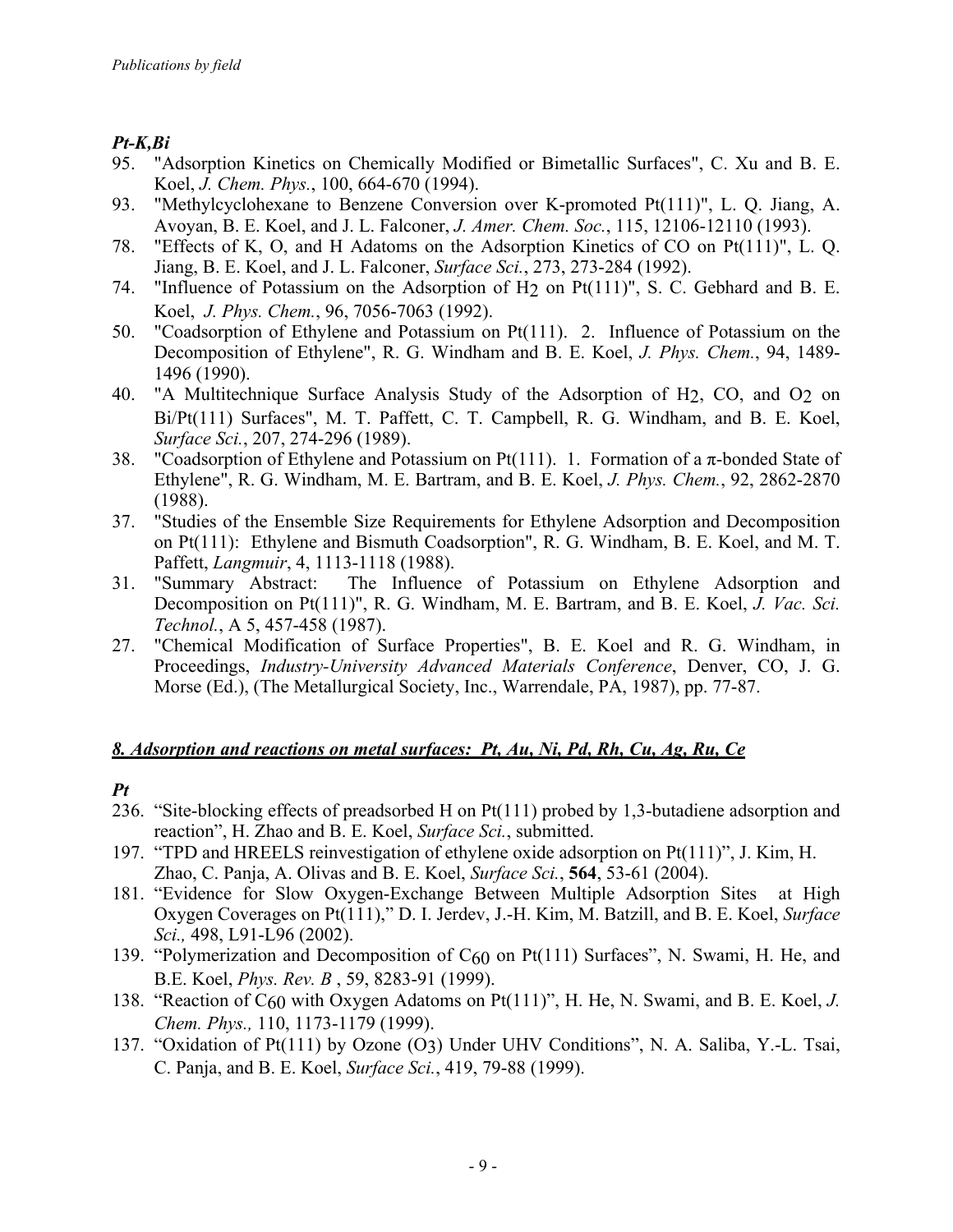- 123. "Thermochemistry of the Selective Dehydrogenation of Cyclohexane to Benzene on Pt Surfaces", B.E. Koel, D. A. Blank, and E. A. Carter, *J. Molecular Catalysis A,* 131, 39-53 (1998).
- 121. "TPD, HREELS and UPS Study of the Adsorption and Reaction of Methyl Nitrite (CH3ONO) on Pt(111)", J. W. Peck, D. I. Mahon, D. E. Beck, B. Bansenauer and B. E. Koel, *Surface Sci.*, 410, 214-227 (1998).
- 112. "Adsorption and Reaction of Nitromethane (CH3NO2) on Pt(111)", N. Saliba, J. Wang, B. A. Bansenauer, and B.E. Koel, *Surface Sci.*, 389, 147-161 (1997).
- 107. "Dehydrogenation of Methylcyclohexane on Pt(111)", C. Xu, B. E. Koel, M. A. Newton, N. A. Frei, and C. T. Campbell, *J. Phys. Chem.*, 99, 16670-16675 (1995).
- 80. "Hydrocarbon Trapping and Condensation on Pt(111)", L. Q. Jiang and B.E. Koel, *J. Phys. Chem.*, 96, 8694-8697 (1992).
- 71. "Hydrogen-Induced CO Displacement from the Pt(111) Surface: An Isothermal Kinetic Study", D. H. Parker, D. A. Fischer, J. Colbert, B. E. Koel, and J. L. Gland, *Surface Sci.*, 258, 75-81 (1991).
- 69. "A Vibrational Study of Borazine Adsorbed on Pt(111) and Au(111) Surfaces", R. J. Simonson, M. T. Paffett, M. E. Jones, and B. E. Koel, *Surface Sci.*, 254, 29-44 (1991).
- 62. "Hydrogen-Induced Low Temperature CO Displacement from the Pt(111) Surface", D. H. Parker, D. A. Fischer, J. Colbert, B. E. Koel, and J. L. Gland, *Surface Sci.*, 236, L372-L376 (1990).
- 52. "A Method for Estimating Surface Reaction Energetics: Application to the Mechanism of Ethylene Decomposition on Pt(111)", E. A. Carter and B. E. Koel, *Surface Sci.*, 226, 339- 357 (1990).
- 49. "Electronic Effects of Surface Oxygen on the Bonding of NO to Pt(111)", M. E. Bartram, R. G. Windham, B.E. Koel, and E. A. Carter, *Surface Sci.*, 219, 467-489 (1989).
- 47. "The Adsorption of Nitric Oxide and Nitrogen Dioxide on Polycrystalline Platinum", D. T. Wickham, B. A. Banse, and B. E. Koel, *Surface Sci.*, 223, 82-100 (1989).
- 45. "Transient Kinetic Studies of the Catalytic Reduction of NO by CO on Platinum", B. A. Banse, D. T. Wickham, and B. E. Koel, *J. Catal.*, 119, 238-248 (1989).
- 42. "Study of High Coverages of Atomic Oxygen on the Pt(111) Surface", D. H. Parker, M. E. Bartram, and B. E. Koel, *Surface Sci.*, 217, 489-510 (1989).
- 35. "Coadsorption of Nitrogen Dioxide and Oxygen on Pt(111)", M. E. Bartram, R. G. Windham, and B. E. Koel, *Langmuir* , 4, 240-246 (1988).
- 30. "The Molecular Adsorption of Nitrogen Dioxide on Pt(111) Studied by Temperature Programmed Desorption and Vibrational Spectroscopy", M. E. Bartram, R. G. Windham, and B. E. Koel, *Surface. Sci.*, 184, 57-74 (1987).

*Au*

- 230. "Investigation of CO oxidation transient kinetics on an oxygen pre-covered Au(211) stepped surface", J. Kim, E. Samano, and B. E. Koel, *Catal. Lett.*, **128**, 263-267 (2009).
- 223. "Oxidation of Au on vicinal W(110): Role of step edges and facets", A. Varykhalov, O. Rader, V. K. Adamchuk, W. Gudat, B. E. Koel and A. M. Shikin, *Phys. Rev. B*, **75**, 205417-1-8 (2007).
- 220. "Oxygen adsorption and oxidation reactions on Au(211) surfaces: Exposures using  $O<sub>2</sub>$  at high pressures and ozone  $(O_3)$  in UHV", J. Kim, E. Samano, and B. E. Koel, *Surface Sci.*, **600**, 4622-4632 (2006).
- 219. "CO Adsorption and Reaction on Clean and Oxygen-Covered Au(211) Surfaces", J. Kim, E. Samano and B. E. Koel, *J. Phys. Chem. B*, **110**, 17512-17517 (2006).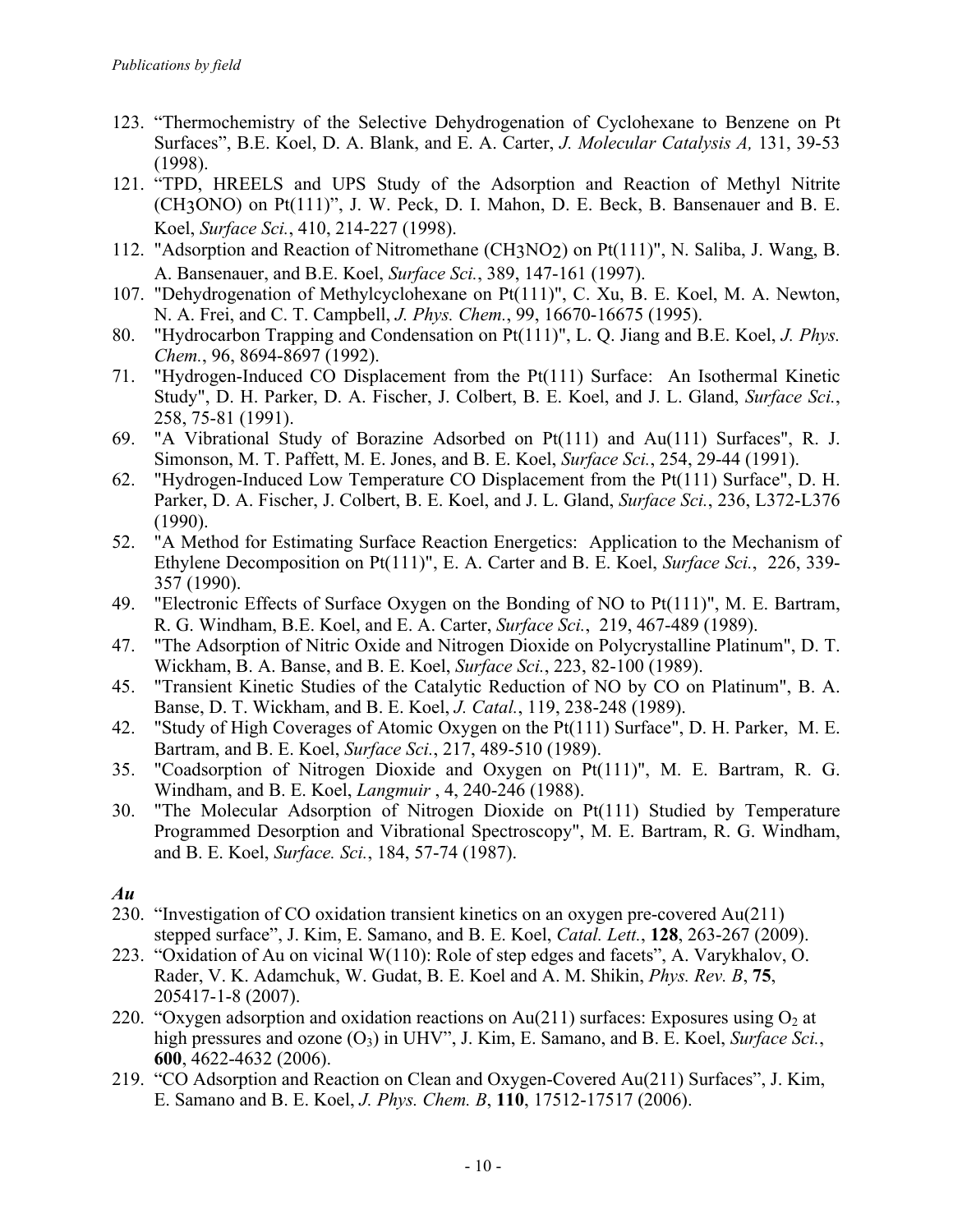- 212. "TPD and FT-IRAS investigation of ethylene oxide (EtO) adsorption on a Au(211) stepped surface", J. Kim and B. E. Koel, *Langmuir*, **21**, 3886-3891 (2005).
- 184. "Probing the Reactivity of  $C_6$ -hydrocarbons on Au Surfaces: Cyclohexane, Cyclohexyl and Cyclohexene Adsorption on Au(111)", D. Syomin and B. E. Koel, *Surface Sci.*, 498, 61-73 (2002).
- 179. "IRAS studies of the Orientation of Acetone Molecules in Monolayer and Multilayer Films on Au(111) Surfaces," D. Syomin and B. E. Koel, *Surface Sci.*, 498, 53-60 (2002).
- 169. "Monolayer and Multilayer Films of Nitrobenzene on Au(111) Surfaces; Bonding and Geometry", D. Syomin and B.E. Koel, *Surface Sci.*, 495, L827-L833 (2001).
- 168. "Coordination and Bonding Geometry of Nitromethane on Au(111) Surfaces", J. Wang, H. Busse, D. Semin, and B.E. Koel, *Surface Sci.*, 494, L741-7 (2001).
- 166. "Identification of Adsorbed Phenyl (C6H5) Groups on Metal Surfaces: Benzene EID on Au(111)", D. Syomin, B. E. Koel, and G.B. Ellison, *J. Phys. Che*m., 105, 8387- 8394(2001).
- 164. "Adsorption of Iodobenzene on the Au(111) Surface and the Production of Biphenyl", D. Syomin and B. E. Koel, *Surface Sci.*, 490, 265-273 (2001).
- 162. "Selectivity of Bond-Breaking in Electron-Induced Dissociation (EID) of Hydrocarbon Films on Au Surfaces", D. Syomin and B. E. Koel, *Surface Sci.*, 492, L693-L699 (2001).
- 142. "Reactions of  $N_2O_4$  with Ice at Low Temperatures on Au(111) Surfaces", J. Wang and B.E. Koel, *Surface Sci.*, 436, 15-28 (1999).
- 132. "IRAS Studies of NO2, N2O3 and N2O4 Adsorbed on Au(111) Surfaces and Reactions with Coadsorbed H2O", J. Wang and B. E. Koel, *J. Phys. Chem. A,* **102**, 8573-8579 (1998). (Invited Paper)
- 128. "Chemisorbed Oxygen on Au(111) by a Novel Route:  $NO<sub>2</sub> + H<sub>2</sub>O$  Coadsorption", J. Wang, M. R. Voss, H. Busse, and B. E. Koel, *J. Phys. Chem. B*, 102, 4693-4696 (1998).
- 124. "Adsorption of Oxygen on Au(111) by Exposure to Ozone", N. Saliba, D. H. Parker, and B. E. Koel, *Surface Sci.*, 410, 270-282 (1998).
- 116. "Nitromethane and Methyl Nitrite Adsorption on Au(111) Surfaces", J. Wang, B. A. Bansenauer, and B. E. Koel, *Langmuir*, 14, 3255-3263 (1998).
- 84. "Reactivity of Oxygen Adatoms on the Au(111) Surface", M. A. Lazaga, D. T. Wickham, D. H. Parker, G. N. Kastanas and B. E. Koel, in Catalytic Selective Oxidation, ACS Symposium Series, Vol. 523, S. T. Oyama and J. W. Hightower, Eds., (ACS Books, Washington, 1993), 90-109.
- 82. "Interaction of Chlorine with the Au(111) Surface in the Temperature Range of 120 1000 K", G. N. Kastanas and B. E. Koel, *Appl. Surface Sci.*, 64, 235-249 (1993).
- 61. "Adsorption of Nitrogen Dioxide on Polycrystalline Gold", D. T. Wickham, B. A. Banse, and B. E. Koel, *Catal. Lett.,* 6, 163-172 (1990).
- 56. "Chemisorption of High Coverages of Atomic Oxygen on the Pt(111), Pd(111), and Au(111) Surfaces", D. H. Parker and B. E. Koel, *J. Vac. Sci. Technol.*, A 8, 2585-2590 (1990).
- 41. "The Molecular Adsorption of NO2 and the Formation of N2O3 on Au(111)", M. E. Bartram and B. E. Koel, *Surface Sci.*, 213, 137-156 (1989).

*Ni*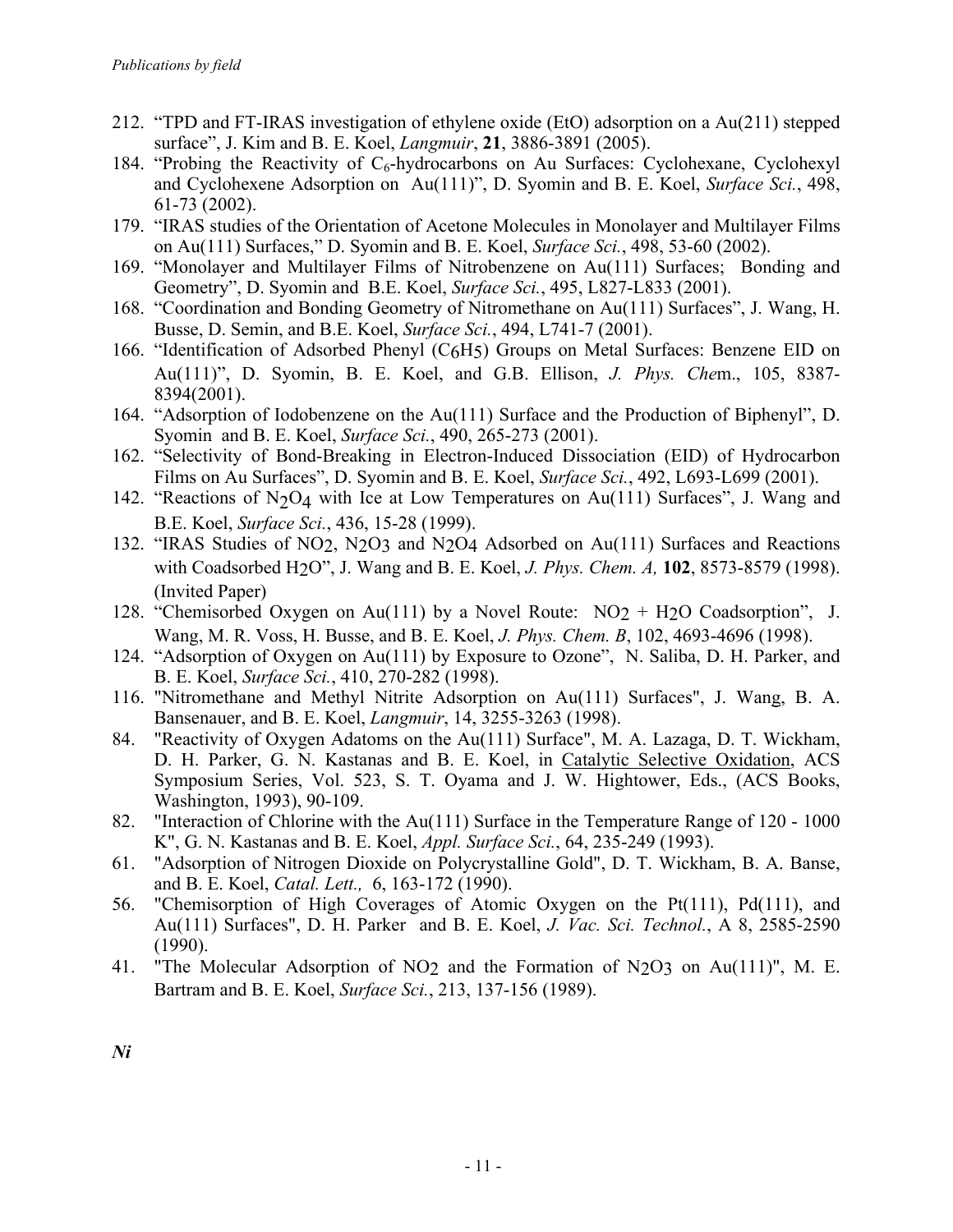- 90. "Trajectory-Dependent Neutralization of Low Energy Li<sup>+</sup> Scattered from Alkali Adsorbates on Ni(111)", L. Q. Jiang, Y. D. Li, and B. E. Koel, *Phys. Rev. Lett.*, 70, 2649- 2652 (1993).
- 66. "Interpretation of the Carbon Auger Line Shapes for the Adsorption and Decomposition of Ethylene on Ni(100)", F. L. Hutson, D. E. Ramaker, B. E. Koel, and S. C. Gebhard, *Surface Sci.*, 248, 119-133 (1991).
- 65. "Spectroscopic Evidence for Carbon-Carbon Bonding in "Carbidic" Layers on Metals", F. L. Hutson, D. E. Ramaker, and B. E. Koel, *Surface Sci.*, 248, 104-118 (1991).
- 26. "Auger Lineshape Determination of the Hybridization of Ethylene Adsorbed on Ni(100)", B. E. Koel and D. L. Neiman, *Chem. Phys. Lett.*, 130, 164-169 (1986).
- 15. "The Adsorption and Decomposition of Ethylene on Ni(100)", B. E. Koel, J. M. White and D. W. Goodman, *Chem. Phys. Lett.*, 88, 236-242 (1982).
- 14. "Low Temperature Coadsorption of Hydrogen and Carbon Monoxide on Ni(100): II. ELS and XPS Studies", B. E. Koel, D. E. Peebles and J. M. White, *Surface Sci.*, 125, 739-761 (1983).
- 13. "Low Temperature Coadsorption of Hydrogen and Carbon Monoxide on Ni(100): I. TPD, Df, and UPS Studies", B. E. Koel, D. E. Peebles and J. M. White, *Surface Sci.*, 125, 709-73 (1983).
- 12. "C(KVV) Auger Line Shape of Chemisorbed CO", B. E. Koel, J. M. White and G. M. Loubriel, *J. Chem. Phys.*, **77**, 2665-2669 (1982).
- 11. "An Electron Spectroscopic Study of Coadsorbed H2 and CO on Ni(100)", B. E. Koel, D. E. Peebles and J. M. White, *J. Vac. Sci. Technol.*, 20, 889-890 (1982).
- 8. "The Interaction of Coadsorbed Hydrogen and Carbon Monoxide on Ni(100)", B. E. Koel, D. E. Peebles and J. M. White, *Surface Sci.*, 107, L367-L373 (1981).

## *Pd*

- 63. "Adsorption of Nitrogen Dioxide and Nitric Oxide on Pd(111)", D. T. Wickham, B. A. Banse, and B. E. Koel, *Surface Sci.*, 243, 83-95 (1991).
- 59. "Interaction of Oxygen with Pd(111): High Effective O2 Pressure Conditions by Using Nitrogen Dioxide", B. A. Banse and B. E. Koel, *Surface Sci.*, 232, 275-285 (1990).

## *Rh*

- 89. "Vibrational and Electronic Properties of Monolayer and Multilayer C60 Films on Rh(111)", A. Sellidj and B. E. Koel, *J. Phys. Chem.*, 97, 10076-10082 (1993).
- 28. "Bonding and Thermal Decomposition of Propylene, Propadiene, and Methylacetylene on the Rh(111) Single-Crystal Surface", B. E. Bent, C. M. Mate, J. E. Crowell, B. E. Koel, and G. A. Somorjai, *J. Phys. Chem.*, 91, 1493-1502 (1987).
- 25. "Thermal Decomposition of Benzene on the Rh(111) Crystal Surface", B. E. Koel, J. E. Crowell, C. M. Mate, B. E. Bent, and G. A. Somorjai, *J. Phys. Chem.*, 90, 2949-2956 (1986).
- 21. "Hydrogenation and H,D Exchange Studies of Ethylidyne (CCH3) on Rh(111) Crystal Surfaces at 1 atm. Pressure Using High Resolution Electron Energy Loss Spectroscopy", B. E. Koel, B. E. Bent and G. A. Somorjai, *Surface Sci.*, 146, 211-228 (1984).
- 20. "A High Resolution Electron Energy Loss Spectroscopy Study of the Surface Structure of Benzene Adsorbed on the Rh(111) Crystal Face", B. E. Koel, J. E. Crowell, C. M. Mate and G. A. Somorjai, *J. Phys. Chem.*, 88, 1988-1996 (1984).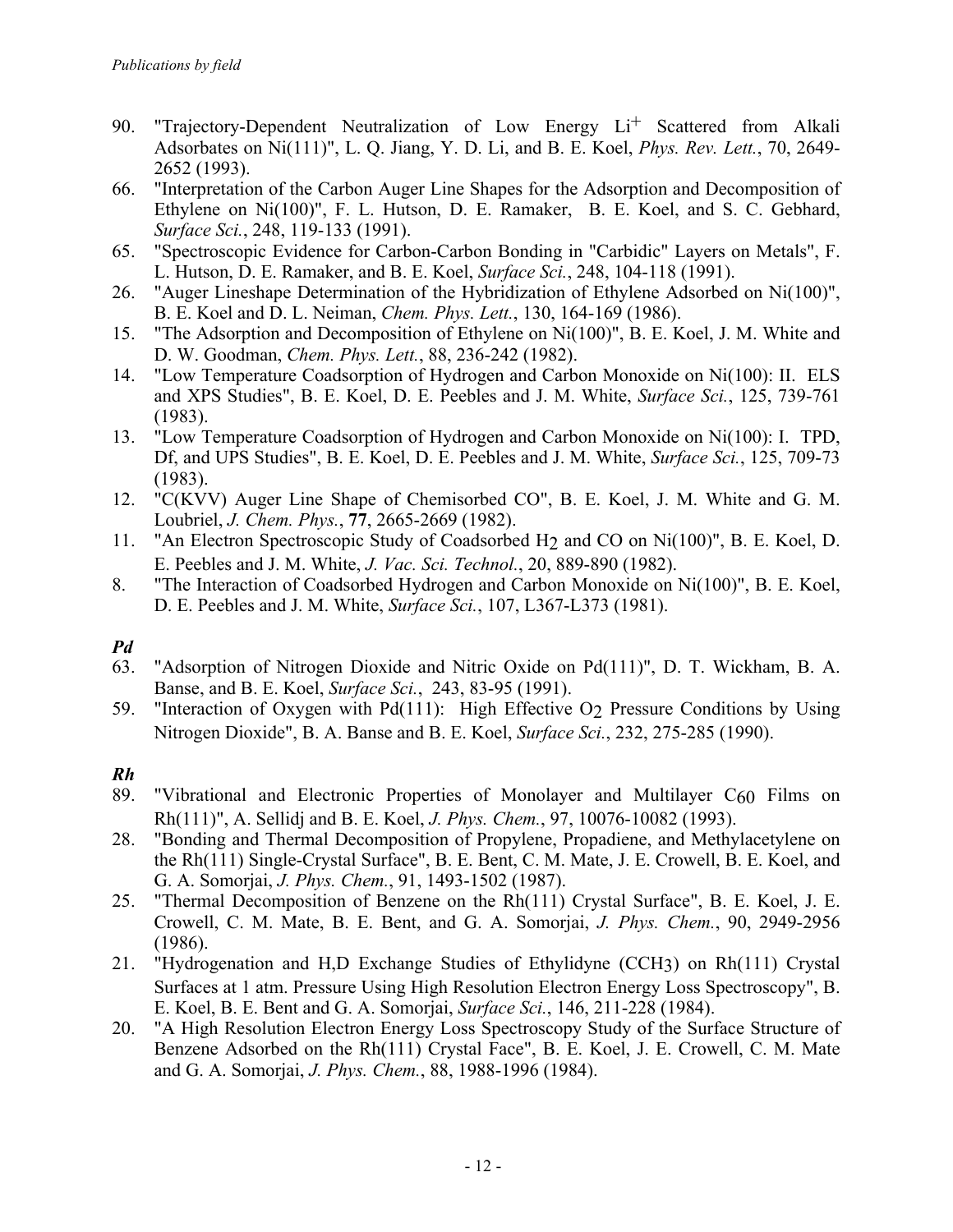- 19. "LEED and HREELS Studies of Benzene Adsorbed on Rh(111)", M. A. Van Hove, R. Lin, R. J. Koestner, B. E. Koel, M. Mate, J. E. Crowell and G. A. Somorjai, *Vacuum* , 33, 860- 861 (1983).
- 17. "Vibrational Spectroscopy Using HREELS of Benzene Adsorbed on the Rh(111) Crystal Surface", B. E. Koel and G. A. Somorjai, *J. Electron Spectrosc. Relat. Phenom.*, 29, 287- 292 (1983).

# *Cu*

- 64. "Methyl Chloride and Trichlorosilane Adsorption on Cu(110)", K. A. Magrini, S. Gebhard, B. E. Koel, and J. L. Falconer, *Surface Sci.*, 248, 93-103 (1991).
- 58. "Interaction of Dimethylamine with Clean and Partially Oxidized Copper Surfaces", J. A. Kelber, J. W. Rogers, Jr., B. A. Banse, and B. E. Koel, *Appl. Surface Sci.*, 44, 193-204 (1990).
- 32. "Surface Science Studies of the Water-Gas Shift Reaction on a Model Cu(111) Catalyst", C. T. Campbell, B. E. Koel, and K. A. Daube, *J. Vac. Sci. Technol.*, A 5, 810-813 (1987).
- 29. "H2S/Cu(111): A Model Study of Sulfur Poisoning of Water Gas Shift Catalysts", C. T. Campbell and B. E. Koel, *Surface Sci.*, 183, 100-112 (1987).

# *Ag*

- 77. "Low Energy Electron Induced Chemistry: C2H5Cl on Ag(111)", X.-L. Zhou, P. M. Blass, B. E. Koel, and J. M. White, *Surface Sci.*, 271, 452-467 (1992).
- 76. "Low Energy Electron Induced Chemistry: CH3Cl on Ag(111)", X.-L. Zhou, P. M. Blass, B. E. Koel, and J. M. White, *Surface Sci.*, 271, 427-451 (1992).
- 54. "Determination of the Reaction Order and Activation Energy for Desorption Kinetics Using TPD Spectra: Application to D2 Desorption from Ag(111)", D. Parker, M. E. Jones and B. E. Koel, *Surface Sci.*, 233, 65-74 (1990).
- 44. "Chemisorption of Atomic Hydrogen on Clean and Cl-covered Ag(111)", X. L. Zhou, J. M. White and B. E. Koel, *Surface Sci.*, 218, 201-210 (1989).
- 23. "Chlorine Promotion of Selective Ethylene Oxidation over Ag(110): Kinetics and Mechanism", C. T. Campbell and B. E. Koel, *J. Catal.*, 92, 272-283 (1985).

## *Ru*

- 9. "Water-Induced Effects on CO Adsorption on Ru(001)", H.-I. Lee, B. E. Koel, W. M. Daniel and J. M. White, *J. Catal.*, 74, 192-195 (1982).
- 4. "Incorporation of Oxygen Chemisorbed on Ru(001)", G. Praline, B. E. Koel, H.-I. Lee and J. M. White, *Applications of Surface Sci.* 5, 296-312 (1980).
- 3. "The Behavior of H2O, CO, and O2 on the Basal Plane of Ruthenium", H.-I. Lee, W. M. Daniel, G. Praline, B. E. Koel and J. M. White, *Kinam* , 2A, 45-79 (1980).
- 1. "Oxygen Chemisorption on a Stepped Ru(001) Crystal", S. L. Parrott, G. Praline, B. E. Koel, J. M. White and T. N. Taylor, *J. Chem. Phys.*, 71, 3352-3354 (1979).

# *Ce*

- 10. "Resonant Photon-Stimulated Desorption of Ions from Oxidized Cerium", B. E. Koel, G. Loubriel, M. L. Knotek, R. H. Stulen, R. A. Rosenberg and C. C. Parks, *Phys. Rev.*, B 25, 5551-5554 (1982).
- 6. "X-ray Photoelectron Study of the Reaction of Water with Cerium", B. E. Koel, G. Praline, H.-I. Lee, J. M. White and R. L. Hance, *J. Electron Spectrosc. Relat. Phenom.*, 21, 31-46 (1980).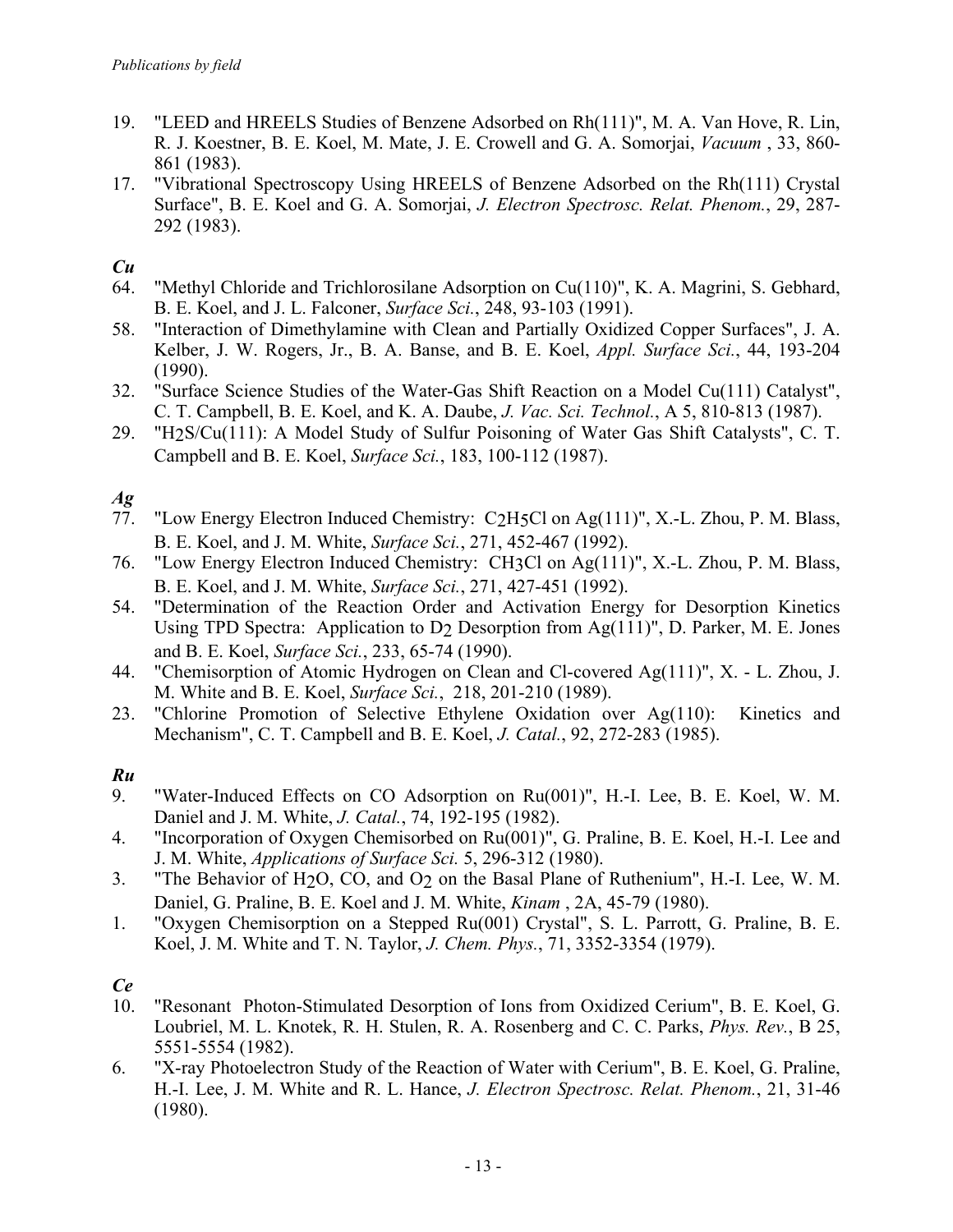5. "X-ray Photoelectron Study of the Reaction of Oxygen with Cerium", G. Praline, B. E. Koel, R. L. Hance, H.-I. Lee and J. M. White, *J. Electron Spectrosc. Relat. Phenom.*, 21, 17-30 (1980).

### *9. Oxides – Adsorption, reaction and structure: MgO(100), SnOx/Pt, TiOx/Pt*

#### *MgO*

106. "Adsorption and Reaction of CH3COOH and CD3COOD on the MgO(100) Surface: An FTIR and TPD Study", C. Xu and B. E. Koel, *J. Chem. Phys.*, **102**, 8158-8166 (1995).

### *TiOx/Pt*

- 206. "Fundamental studies of titanium oxide-Pt(100) interfaces II. Influence of oxidation and reduction reactions on the surface structure of  $TiO_x$  films on Pt(100)", T. Matsumoto, M. Batzill, S. Hsieh, and B. E. Koel, *Surface Sci.,* **572**, 146-161 (2004).
- 205. "Fundamental studies of titanium oxide-Pt(100) interfaces I. Stable high temperature structures formed by annealing  $TiO_x$  films on Pt(100)", T. Matsumoto, M. Batzill, S. Hsieh, and B. E. Koel, *Surface Sci.,* **572**, 127-145 (2004).

### *SnOx/Pt*

- 202. "Epitaxial growth of tin-oxide on Pt(111): Structure and properties of wetting layers and SnO<sub>2</sub>-crystallites", M. Batzill, J. Kim, D. E. Beck, and B. E. Koel<sup>, *Phys. Rev. B*, **69**,</sup> 165403-11 (2004).
- 172. "Structure of Monolayer Tin Oxide Films on  $Pt(111)$  Formed Using NO<sub>2</sub> as an Efficient Oxidant ", M. Batzill, D. Beck, D. Jerdev, B. E. Koel, *Phys. Rev. B*, 64, 245402/1-10 (2001).
- 171. "Oxidation of Ordered Pt-Sn Surface Alloys by O<sub>2</sub>", D. Jerdev and B. E. Koel, *Surface Sci*., **492**,106-114 (2001).
- 160. "Tin-Oxide Overlayer Formation by Oxidation of Sn/Pt(111) Surface Alloys", M. Batzill, D.E. Beck, D. Jerdev, and B.E. Koel, *J. Vac. Sci. Technol.* A, 19, 1953-58 (2001).
- 159. "Self-Organized Molecular-Sized, Hexagonally Ordered  $SnO<sub>x</sub>$  Nanodot Superlattices on Pt(111)", M. Batzill, D. E. Beck, and B.E. Koel, *Appl. Phys. Lett.*, 78, 2766-68 (2001).

### *10. C60 and fulleride thin films*

- 145. "Electrical Properties of K-doped Superfulleride Thin Films ", N. Swami, M. E. Thompson, and B.E. Koel, *J. Appl. Phys.*, 85, 3696-700 (1999).
- 144. "Control of the Growth of Ordered C60 Films by Chemical Modification of Pt(111) Surfaces", H. He, N. Swami, and B.E. Koel, *Thin Solid Films*, 348, 30-37 (1999).
- 140. "Ordering and Stabilization of  $C_{60}$  Films on the  $(\sqrt{3} \times \sqrt{3})R30^{\circ}$  Sn/Pt(111) Surface Alloy", N. Swami, H. He and B. E. Koel, *Surface Sci.*, **425**, 141-151 (1999).
- 139. "Polymerization and Decomposition of  $C_{60}$  on Pt(111) Surfaces", N. Swami, H. He, and B. E. Koel, *Phys. Rev. B* , **59**, 8283-91 (1999).
- 138. "Reaction of C60 with Oxygen Adatoms on Pt(111)", H. He, N. Swami, and B. E. Koel, *J. Chem. Phys.,* **110**, 1173-1179 (1999).
- 126. "Growth and Characterization of Potassium-doped Superfulleride Thin Films", N. Swami, Y. You, M. E. Thompson, and B.E. Koel, *J. Vac. Sci. Technol. A* , 16,. 2395-2399 (1998).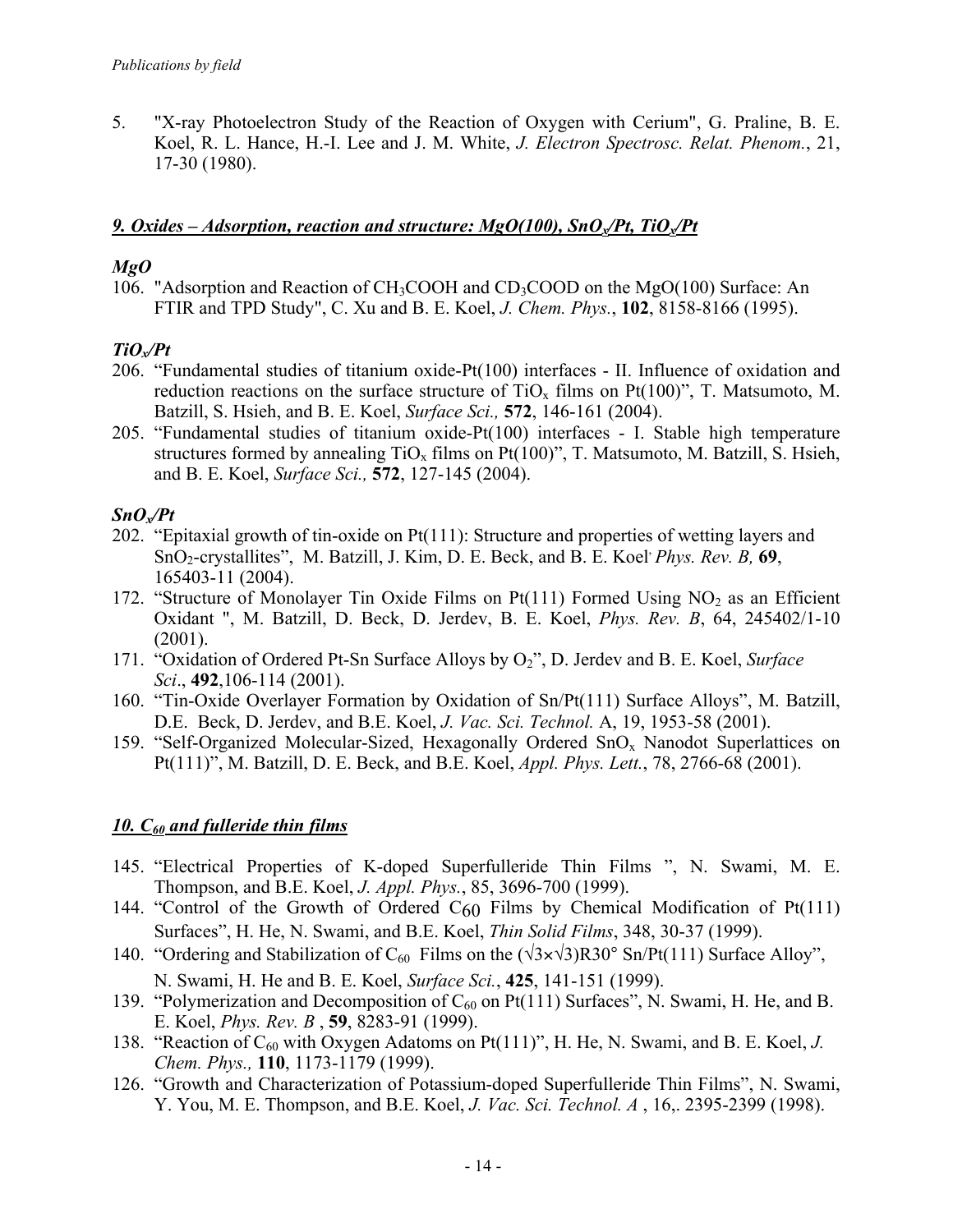- 103. "Superfulleride Formation and Electronic Properties of C60 on K/Rh(111) Surfaces, L. Q. Jiang and B.E. Koel, *Chem. Phys. Lett.*, 223, 69-75 (1994).
- 94. "Charge Transfer from Potassium into the  $t_1$ g Band of C<sub>60</sub>", L. Q. Jiang and B. E. Koel, *Phys. Rev. Lett.*, 72, 140-143 (1994).
- 89. "Vibrational and Electronic Properties of Monolayer and Multilayer C60 Films on Rh(111)", A. Sellidj and B. E. Koel, *J. Phys. Chem.*, 97, 10076-10082 (1993).

## *11. Adsorption and reaction of nitrogen dioxide (NO2)*

- 142. "Reactions of  $N_2O_4$  with Ice at Low Temperatures on Au(111) Surfaces", J. Wang and B.E. Koel, *Surface Sci.*, 436, 15-28 (1999).
- 63. "Adsorption of Nitrogen Dioxide and Nitric Oxide on Pd(111)", D. T. Wickham, B. A. Banse, and B. E. Koel, *Surface Sci.*, 243, 83-95 (1991).
- 61. "Adsorption of Nitrogen Dioxide on Polycrystalline Gold", D. T. Wickham, B. A. Banse, and B. E. Koel, *Catal. Lett.,* 6, 163-172 (1990).
- 53. "Reactions of the Adsorption Isomers of Nitrogen Dioxide on Well-Defined Surfaces", B. E. Koel, in *Chemically Modified Surfaces*, Vol. 3, D. E. Leyden (Ed.), (Gordon and Breach, 1990), pp. 189-194.
- 47. "The Adsorption of Nitric Oxide and Nitrogen Dioxide on Polycrystalline Platinum", D. T. Wickham, B. A. Banse, and B. E. Koel, *Surface Sci.*, 223, 82-100 (1989).
- 41. "The Molecular Adsorption of NO2 and the Formation of N2O3 on Au(111)", M. E. Bartram and B. E. Koel, *Surface Sci.*, 213, 137-156 (1989).
- 39. "Steady-State Kinetics of the Catalytic Reduction of Nitrogen Dioxide by Carbon Monoxide on Platinum", D. T. Wickham and B. E. Koel, *J. Catal.*, 114, 207-216 (1988).
- 36. "Summary Abstract: NO2 Chemisorption: An Example of Surface Linkage Isomerism", M. E. Bartram and B. E. Koel, *J. Vac. Sci. Technol.*, A 6, 782-784 (1988).
- 35. "Coadsorption of Nitrogen Dioxide and Oxygen on Pt(111)", M. E. Bartram, R. G. Windham, and B. E. Koel, *Langmuir* , 4, 240-246 (1988).
- 30. "The Molecular Adsorption of Nitrogen Dioxide on Pt(111) Studied by Temperature Programmed Desorption and Vibrational Spectroscopy", M. E. Bartram, R. G. Windham, and B. E. Koel, *Surface. Sci.*, 184, 57-74 (1987).

### *12. Non-thermal, photon, and electron-induced surface chemistry*

- 215. "Desorption of Chemisorbed Carbon on Mo(100) by Noble Gas Ion Sputtering: Validation of Ground Test Measurements of Ion Engine Lifetimes," C**.**-S**.** Ho, S**.** Banerjee, B**.** E. Koel. O. B. Duchemin, and J. E. Polk, *Appl. Surface Sci.*, **252**, 2657-2664 (2006).
- 166. "Identification of Adsorbed Phenyl (C6H5) Groups on Metal Surfaces: Benzene EID on Au(111)", D. Syomin, B. E. Koel, and G.B. Ellison, *J. Phys. Che*m., 105, 8387- 8394(2001).
- 162. "Selectivity of Bond-Breaking in Electron-Induced Dissociation (EID) of Hydrocarbon Films on Au Surfaces", D. Syomin and B. E. Koel, *Surface Sci.*, 492, L693-L699 (2001).
- 120. "Reactivity of Pt and Pt-Sn Alloy Surfaces Probed by Activation of C5-C8 Cycloalkanes via Electron Induced Dissociation (EID) of Multilayers", Y.-L. Tsai and B. E. Koel, *Langmuir*, 14, 1290-1300 (1998).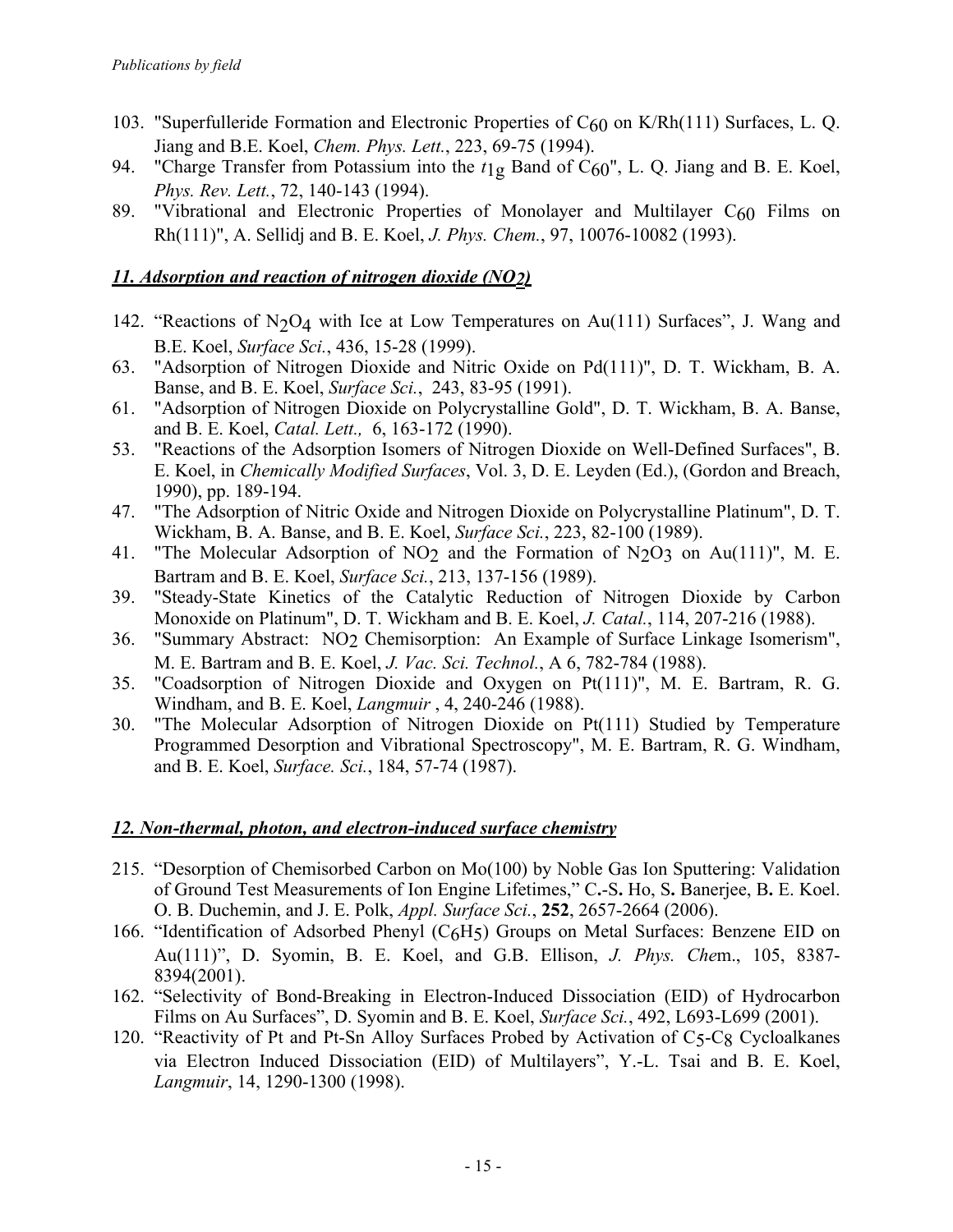- 114. "Importance of Hydrocarbon Fragment Diffusion in the Formation of Adsorbed Alkyls via EID of Multilayers on Pt(111)", Y.-L. Tsai and B.E. Koel, *J. Phys. Chem.*, 101, 4781-4786 (1997).
- 91. "Electron-Induced Dissociation of Hydrocarbon Multilayers", C. Xu and B.E. Koel, *Surface Sci.*, 292, L803-L809 (1993).
- 77. "Low Energy Electron Induced Chemistry: C2H5Cl on Ag(111)", X.-L. Zhou, P. M. Blass, B. E. Koel, and J. M. White, *Surface Sci.*, 271, 452-467 (1992).
- 76. "Low Energy Electron Induced Chemistry: CH3Cl on Ag(111)", X.-L. Zhou, P. M. Blass, B. E. Koel, and J. M. White, *Surface Sci.*, 271, 427-451 (1992).
- 18. "Photon- and Electron-Stimulated Desorption from Rare Earth Oxides", G. Loubriel, M. L. Knotek, R. H. Stulen, B. E. Koel, and C. C. Parks, *J. Vac. Sci. Technol.* A 1, 1145-1148 (1983)
- 16. "Hydrogen Surface Segregation on Si(111) by Photon Stimulated Desorption at the Si K-Edge", M. L. Knotek, G. M. Loubriel, R. H. Stulen, C. C. Parks and B. E. Koel, *Phys. Rev.*, B 26, 2292-2295 (1982).
- 10. "Resonant Photon-Stimulated Desorption of Ions from Oxidized Cerium", B. E. Koel, G. Loubriel, M. L. Knotek, R. H. Stulen, R. A. Rosenberg and C. C. Parks, *Phys. Rev.*, B 25, 5551-5554 (1982).
- 2. "Photoeffects on Reactions over Transition Metals", B. E. Koel, J. M. White, J. L. Erskine and P. R. Antoniewicz, in Advances in Chemistry Series No. 184, Interfacial Photoprocesses: Energy Conversion and Synthesis, M. S. Wrighton (Ed.) (ACS, Washington, D. C., 1980), pp. 27-45.

### *13. Structure and reactivity of ultrathin (1-5 monolayer) Pd films: on Nb, Ta, Mo, and Au*

- 170. "Tuning the Chemistry of Metal Surfaces: II. Acetylene Cyclotrimerization on Ultrathin Pd Films on Ta(110)", D. E. Beck, J.M. Heitzinger and B.E. Koel, *Surface Sci.*, 491, 63-76 (2001).
- 163. "Tuning the Chemistry of Metal Surfaces: I. Adsorption and Reaction of NO and N2O on Ultrathin Pd Films on Ta(110)", D. E. Beck, J. M. Heitzinger, A. Avoyan, and B.E. Koel, *Surface Sci.*, 491, 48-62 (2001).
- 102. "Electronic and CO Chemisorption Properties of Ultrathin Pd Films Vapor-Deposited on Au(111)", A. Sellidj and B. E. Koel, *Phys. Rev. B*, 49, 8367-8376 (1994).
- 88. "Chemisorption of Ethylene and Acetylene on Ultrathin Pd Films on Mo(100)", J. M. Heitzinger, S. C. Gebhard, and B. E. Koel, *J. Phys. Chem.*, 97, 5327-5332 (1993).
- 87. "CO Chemisorption Properties of Ultrathin Pd Films on Ta(110)", A. Sellidj and B. E. Koel, *Surface Sci.*, 284, 139-153 (1993).
- 86. "Hydrogen Adsorption and Absorption on Ultrathin Pd Films on Ta(110)", J. M. Heitzinger, A. Avoyan, and B. E. Koel, *Surface Sci.*, 294, 251-264 (1993).
- 83. "Growth Mechanism and Structure of Ultrathin Pd Films Vapor-Deposited on Ta(110)", A. Sellidj and B. E. Koel, *Surface Sci.*, 281, 223-233 (1993).
- 81. "Chemisorption of Hydrogen on Ultrathin Pd Films on Mo(100)", J. M. Heitzinger, S. C. Gebhard, and B. E. Koel, *Chem. Phys. Lett*., 200, 65-70 (1992).
- 79. "Chemisorption of CO on Ultrathin Films of Pd on Mo(100)", J. M. Heitzinger, S. C. Gebhard, and B. E. Koel, *Surface Sci.*, 275, 209-222 (1992).
- 75. "Ultrathin Films of Pd on Au(111): Evidence for Surface Alloy Formation", B. E. Koel, A. Sellidj, and M. T. Paffett, *Phys. Rev. B*, 46, 7846-7856 (1992).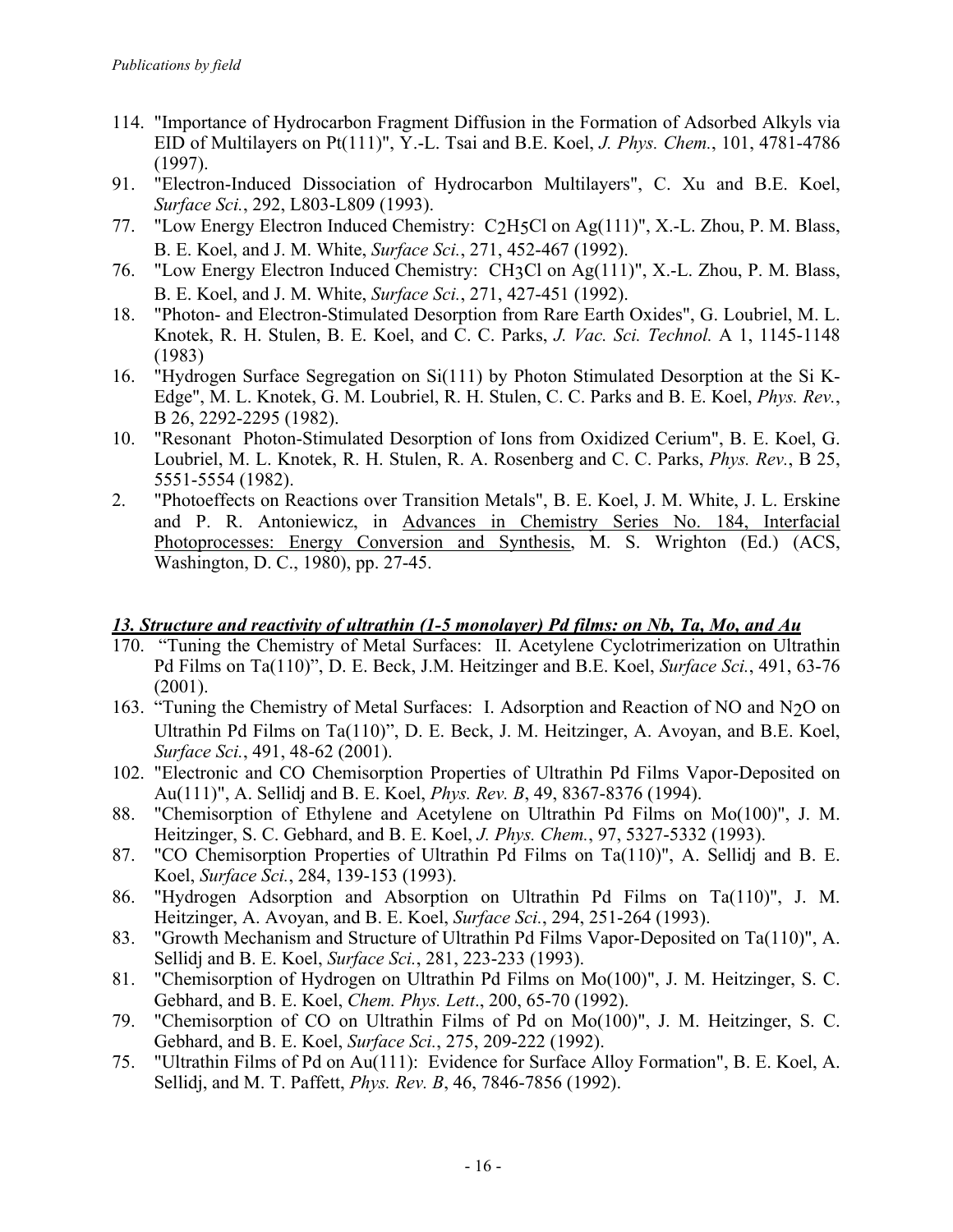- 73. "Growth Mechanism and Structure of Ultrathin Palladium Films Formed by Deposition on Mo(100)", J. M. Heitzinger, S. C. Gebhard, D. H. Parker, and B. E. Koel, *Surface Sci.*, 260, 151-162 (1992).
- 55. "The Adsorption of CO on Pd Thin Films on Ta(110)", B. E. Koel, R. Smith, and P. J. Berlowitz, *Surface Sci.*, 231, 325-332 (1990).
- 34. "Surface Chemistry of Thin Palladium Films", D. L. Neiman and B. E. Koel, in *Physical and Chemical Properties of Thin Metal Overlayers and Alloy Surfaces*, D. M. Zehner and D. W. Goodman (Eds.), (Materials Research Society, Pittsburgh, PA, 1988), p. 143-153.

## *14. Other papers in surface science and catalysis*

## *Catalysis*

- 216. "Fractional factorial study of HCN removal over a  $0.5\%$  Pt/Al<sub>2</sub>O<sub>3</sub> catalyst: Effects of temperature, gas flow rate, and reactant partial pressure", H. Zhao, R. G. Tonkyn, S. E. Barlow, C. H. F. Peden, and B. E. Koel, *Ind. Eng. Chem. Res.,* **45**, 934-939 (2006).
- 217. "Catalytic oxidation of HCN over a 0.5% Pt/Al<sub>2</sub>O<sub>3</sub> catalyst", H. Zhao, R. G. Tonkyn, S. E. Barlow, B. E. Koel, and C. H. F. Peden, *Applied Catalysis B: Environmental*, **65,** 282-290  $(2006)$ .
- 92. "Model Reaction Studies of the Direct Synthesis of Methylchlorosilanes", K. A. Magrini, J. L. Falconer and B. E. Koel, in Catalyzed Direct Reactions of Silicon, K. M. Lewis and D. G. Rethwisch (Eds.), (Elsevier, 1993), 249-264 .
- 43. "Direct Formation of (CH3)2HSiCl from Si and CH3Cl", K. A. Magrini, J. L. Falconer and B. E. Koel, *J. Phys. Chem.*, 93, 5563-5568 (1989).

### *Surface science*

- 204. "Nanofiltration of natural organic matter with  $H_2O_2$ /UV pretreatment: fouling mitigation and membrane surface characterization", W. Song, V. Ravindran, B. E. Koel, and M. Pirbazari, *J. Membrane Sci.*, **241,** 143-160 (2004).
- 199. "Desorption Energies of Linear and Cyclic Alkanes on Surfaces: Anomalous Scaling with Length, " R. Z. Lei, A. J. Gellman, and B. E. Koel, *Surface Sci.*, **554**, 125-140 (2004).
- 185. "Field emission array cathode material selection for compatibility with electric propulsion applications," C. M. Marrese-Reading, J. Polk, W. A. Mackie, C. Dandeneau, B. E. Koel, and M. Quinlan, *Proc. ECS*, **2002-18***(Cold Cathodes)*, 137-157 (2002).
- 156. "The Effect of Carbon Deposition on Accelerator Grid Wear Rates in Ion Engine Ground Testing", J. E. Polk, O. B. Duchemin, C.-S. Ho, and B. E. Koel, in *Proc. 36th Joint Propulsion Conference*, Huntsville, AL, 2000. AIAA-2000-3662 (pp.1-17).
- 51. "A Comprehensive Investigation of HCl- and Br2/NH3(aq)-Etched p-InP Interfaces", P. R. Segar, C. A. Koval, B. E. Koel and S. C. Gebhard, *J. Electrochem. Soc.*, 137, 544-552 (1990).
- 46. "Small Scale Electrochemical Cleaning of Molybdenum to Improve Spot-Welding Characteristics", M. E. Jones, B. E. Koel, and R. T. Weppner, *Rev. Sci. Instrum.*, 60, 3067- 3068 (1989).
- 24. "Vibrational Spectroscopy of Adsorbed Monolayers", B. E. Koel, *Scanning Electron Microsc.*, 1985 Vol. IV, 1421-1440, (1985).
- 7. "Interference of O  $K_{\alpha}$  Ghost Features in X-ray Excited Auger Spectra", B. E. Koel and J. M. White, *J. Electron Spectrosc. Relat. Phenom.*, 22, 237-245 (1981).